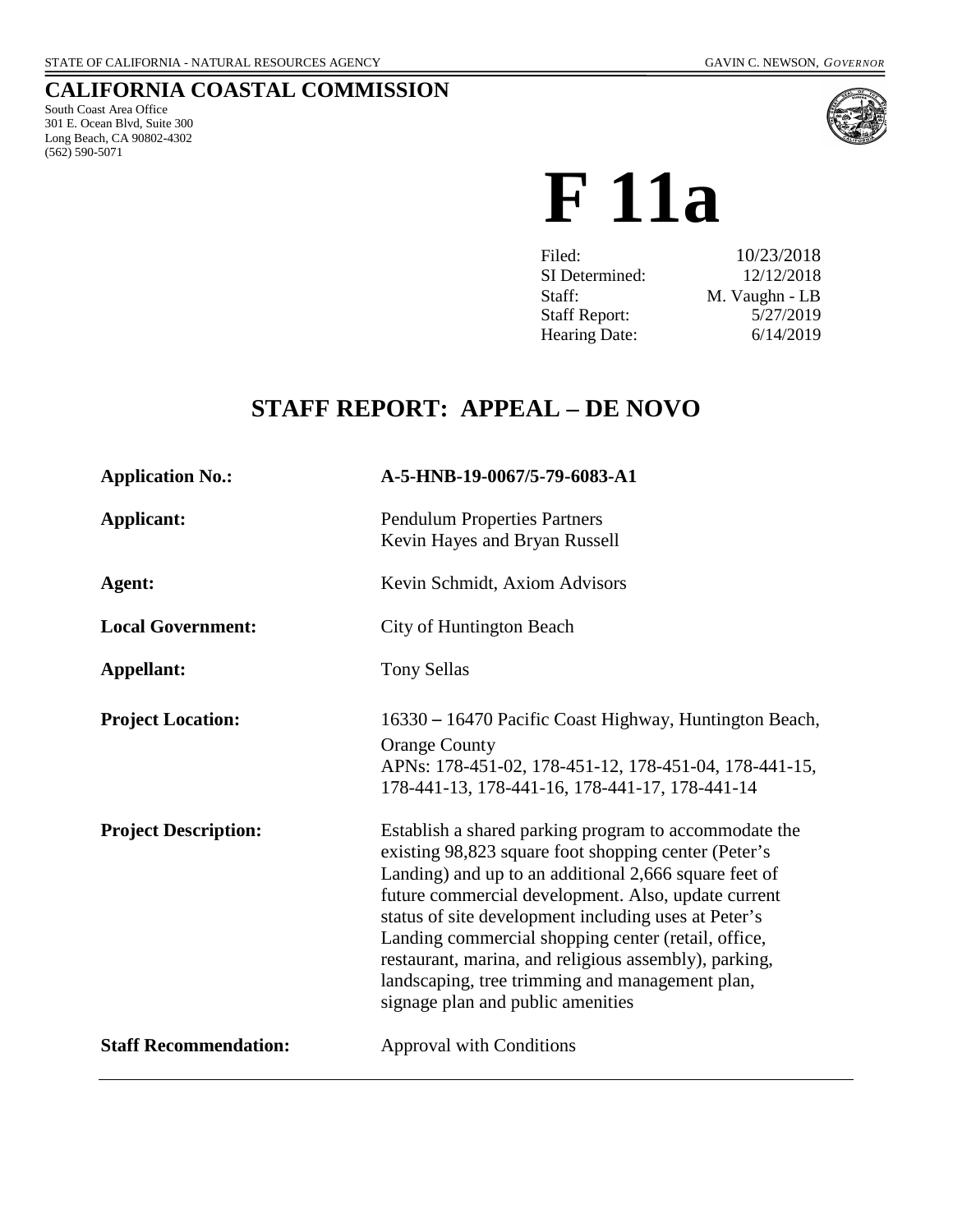# **SUMMARY OF STAFF RECOMMENDATION**

The applicant is proposing modifications and updates to Peter's Landing commercial center, a 98,823 square foot center with retail, office, restaurant, and religious assembly uses. Peter's Landing was originally constructed in the late 1970s, approved by Coastal Development Permit P-76-8742 (as subsequently amended). The subject site lies between the waters of Huntington Harbour and Pacific Coast Highway, in the City of Huntington Beach. More specifically, the applicant is proposing a Shared Parking Plan, a landscape plan, and two signage plans: a Coastal Access Plan and a commercial Signage Plan. In addition, a Tree Trimming and Management Plan (TTMP) is proposed to avoid impacts to the black-crowned night herons and snowy egrets present at the site. There is a public walkway along the harbor front at the subject site. Due to the varied and lengthy history of permit actions and approvals related to the project site, this amendment is intended to establish the baseline square footage and mix of uses at the site as they exist at the site. Establishing a common baseline will assist the applicant, City and Commission staff moving forward. Minor, non-structural upgrades not requiring a coastal permit are currently underway on the existing structures at the site.

In addition, the previous owner of the Peter's Landing commercial center failed to provide 72 Commission-required public access parking spaces and 50 bicycle racks, as well as related signage, all of which were required by a previously issued Coastal Development Permit. Commission staff sent a notice of violation letter to the previous owner and they began the process of working with staff to resolve the above described non-compliance. The current owner, the applicant, is requesting approval of installation of public access parking signage to bring the site into compliance with Commission requirements for public access parking and to enhance the visibility of public parking opportunities for coastal access at the site. As part of this application, the applicant is also proposing to provide the bicycle racks for fifty bicycles at locations on the site that were selected to maximize their use by the public.

Issues raised by the proposed project include protection of public access, public views, priority of use, and sensitive habitat. These are addressed by the recommended nine special conditions, which: 1) re-impose all previously required special conditions of earlier Coastal Development Permits and permit amendments for the site; 2) re-impose the previous requirement for 72 public access parking spaces and 50 bicycle racks, as well as related signage; 3) revise public access signage plan; 4) maintain public harbor-front walkway; 5) maintain public park/plaza and additional public amenities; 6) require recordation of Joint Use Parking Agreement; 7) maintain minimum 50% visitor serving uses at the site; 8) require revision of the TTMP; and, 9) require recordation of a deed restriction imposing all special conditions.

Although the proposed project falls within area now covered by a certified LCP, the proposed project represents a material change to and affects special conditions of Commission-issued coastal development permits (P-76-8742, P-79-6083, A-372-80, A-5-79-5662), granted when there was no certified LCP for the project area. Because development approved by these earlier permits has been built, the permit has been vested. Therefore, the permits remain under the jurisdiction of the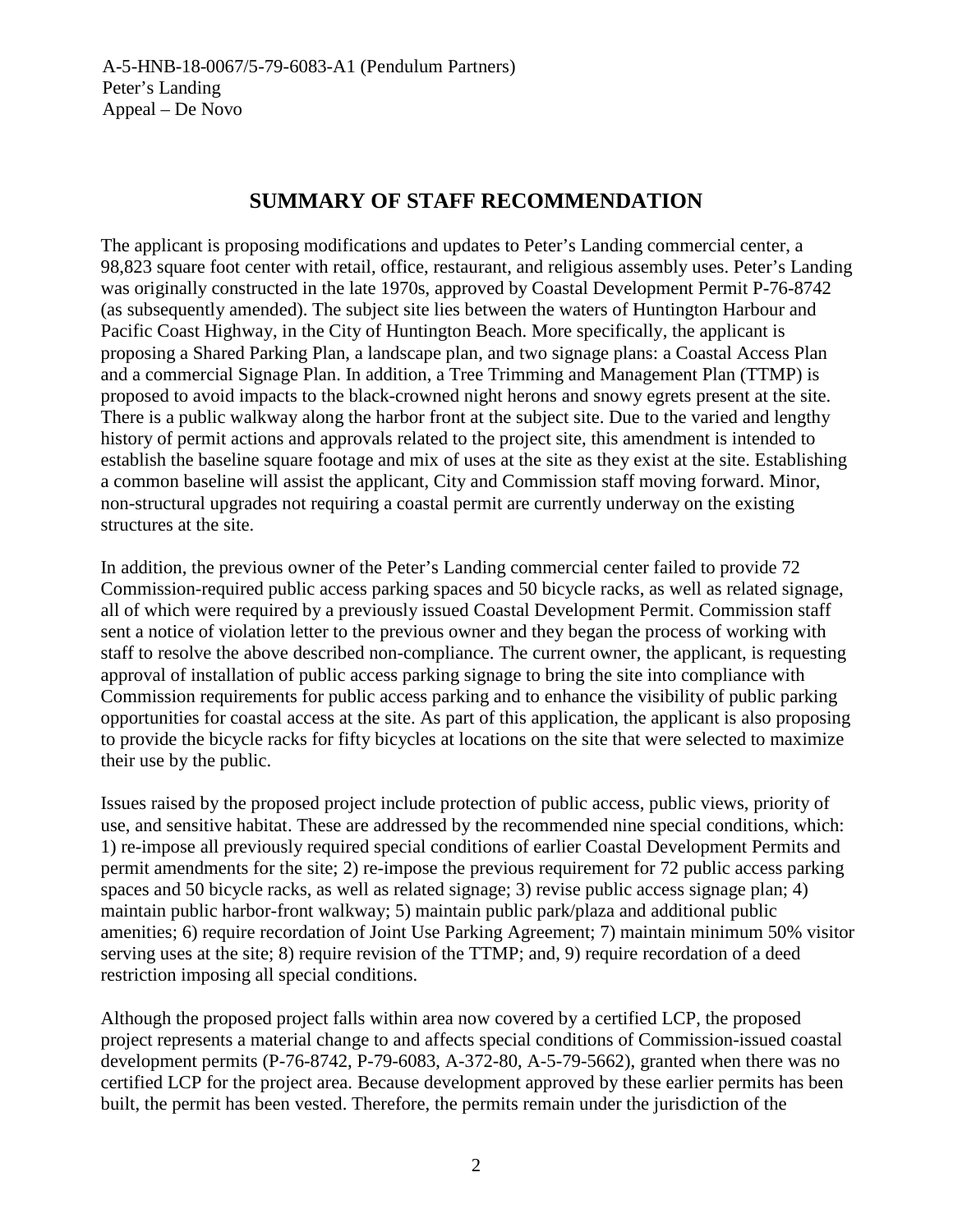Commission for purposes of condition compliance and amendment. Thus, the proposed project is being processed as an amendment to the Commission's earlier CDPs.

The motion to adopt the staff recommendation is found on page 5.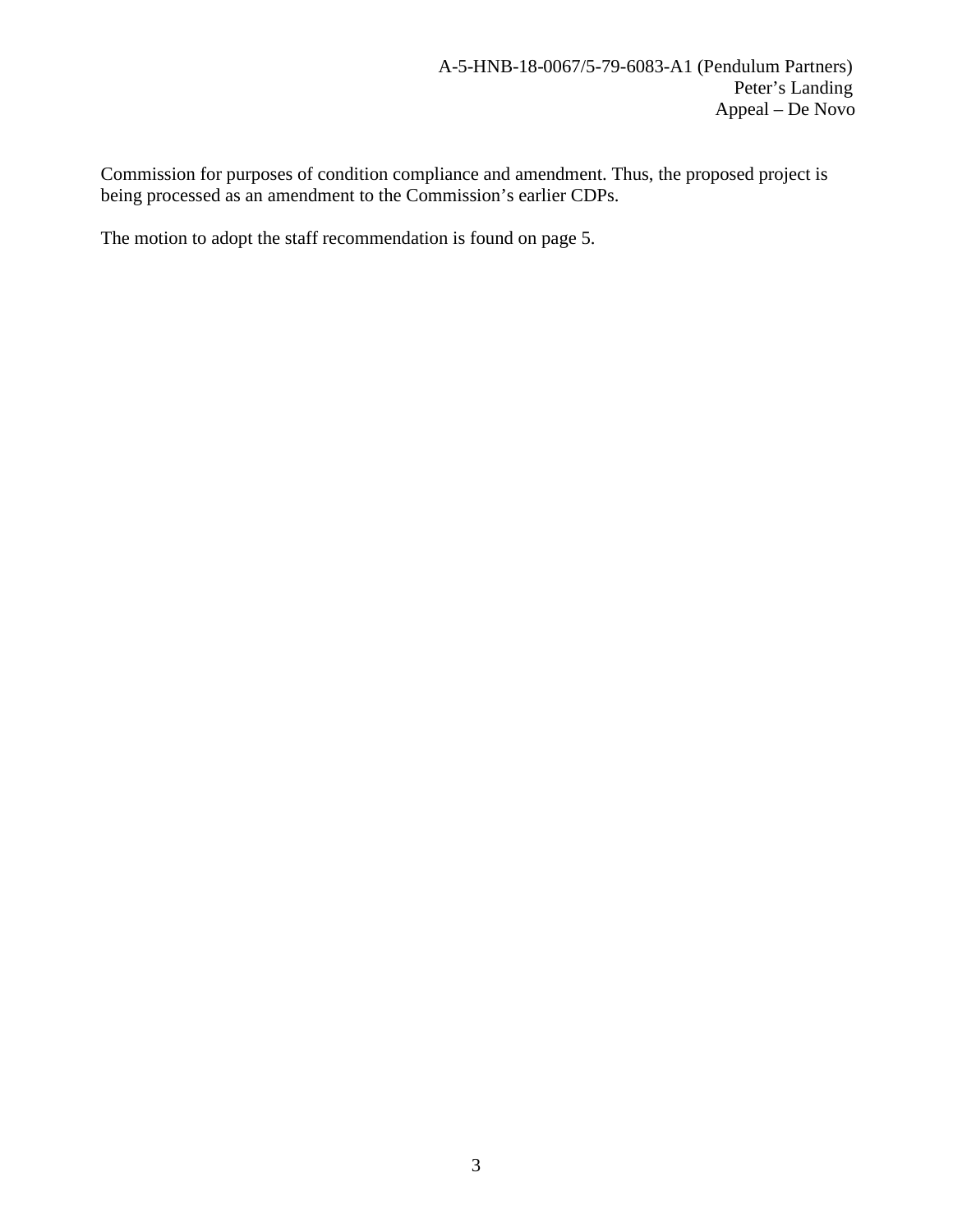# **TABLE OF CONTENTS**

# **APPENDICES**

Appendix A – Substantive File Documents

# **EXHIBITS**

- [Exhibit 1](https://documents.coastal.ca.gov/reports/2017/8/w12a/w12a-8-2017-exhibits.pdf) Vicinity Map
- [Exhibit 2](https://documents.coastal.ca.gov/reports/2017/8/w12a/w12a-8-2017-exhibits.pdf) CDP P-76-8742
- [Exhibit 3](https://documents.coastal.ca.gov/reports/2017/8/w12a/w12a-8-2017-exhibits.pdf) CDP A-372-80
- Exhibit  $4 -$  CDP A-79-5662
- Exhibit 5 CDP P-79-6083
- Exhibit 6 *Parking Demand Analysis* prepared by Linscott Law & Greenspan Engineers and Planners, dated 7/19/2018; Table 2: Exhibit 6, page 11 (online only)
- Exhibit 7 Peter's Landing Parking Management Plan May 2018
- Exhibit 8 Bike Parking Exhibit, Conceptual Design & Planning Company, 1/29/2019
- Exhibit 9 Landscape Plan, prepared by Conceptual Design & Planning Company, received in the South Coast District Office on 2/11/2019
- Exhibit 10 Coastal Access Signage Plan, received in the South Coast District Office on 2/11/2019
- Exhibit 11 Commercial Signage Plan (in part), received in the South Coast District Office on 2/11/2019
- Exhibit 12 Sign Type A, Tenant Pylon Monument Plan, received in the South Coast District Office on 2/11/2019
- Exhibit 13 Sign Type M, Project ID Lettering, received in the South Coast District Office on 2/11/2019
- Exhibit 14 City of Huntington Beach Letter, 12/7/2018 (without attachments)
- Exhibit 15 City of Huntington Beach Letter, 5/4/1998 (without attachments)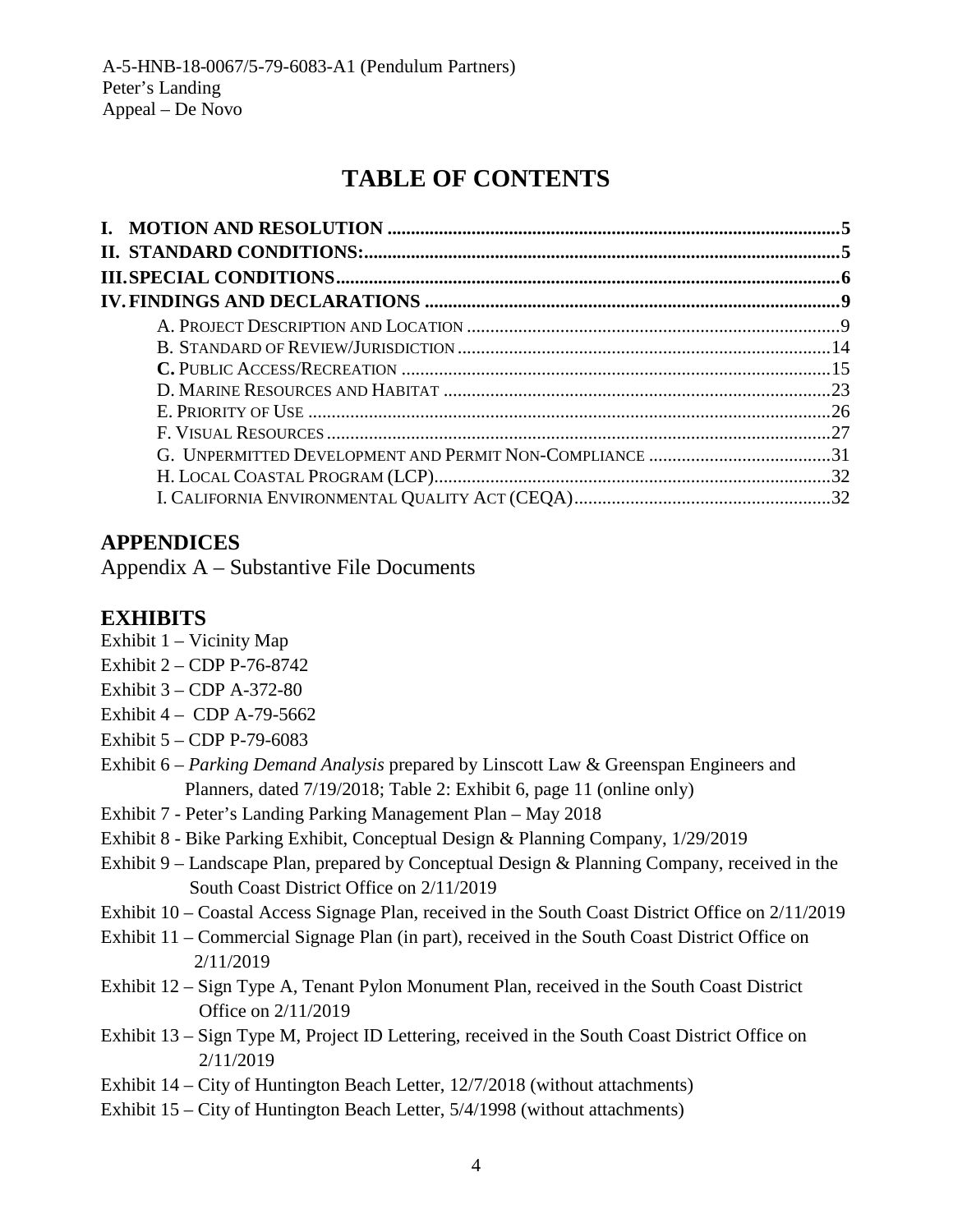Exhibit 16 – Tree Trimming & Management Plan, Hamilton Biological, 4/26/2019

# <span id="page-4-0"></span>**I. MOTION AND RESOLUTION**

# **Motion:**

*I move that the Commission approve Coastal Development Permit Application No. A-5-HNB-18-0067 pursuant to the staff recommendation.*

Staff recommends a YES vote. Passage of this motion will result in approval of the permit as conditioned and adoption of the following resolution and findings. The motion passes only by affirmative vote of a majority of the Commissioners present.

# **Resolution:**

*The Commission hereby approves a coastal development permit for the proposed development and adopts the findings set forth below on grounds that the development as conditioned will be in conformity with the policies of Chapter 3 of the Coastal Act and will not prejudice the ability of the local government having jurisdiction over the area to prepare a Local Coastal Program conforming to the provisions of Chapter 3. Approval of the permit complies with the California Environmental Quality Act because either 1) feasible mitigation measures and/or alternatives have been incorporated to substantially lessen any significant adverse effects of the development on the environment, or 2) there are no further feasible mitigation measures or alternatives that would substantially lessen any significant adverse impacts of the development on the environment.*

# <span id="page-4-1"></span>**II. STANDARD CONDITIONS:**

This permit is granted subject to the following standard conditions:

- 1. **Notice of Receipt and Acknowledgment**. The permit is not valid and development shall not commence until a copy of the permit, signed by the permittee or authorized agent, acknowledging receipt of the permit and acceptance of the terms and conditions, is returned to the Commission office.
- 2. **Expiration.** If development has not commenced, the permit will expire two years from the date on which the Commission voted on the application. Development shall be pursued in a diligent manner and completed in a reasonable period of time. Application for extension of the permit must be made prior to the expiration date.
- 3. **Interpretation.** Any questions of intent of interpretation of any condition will be resolved by the Executive Director or the Commission.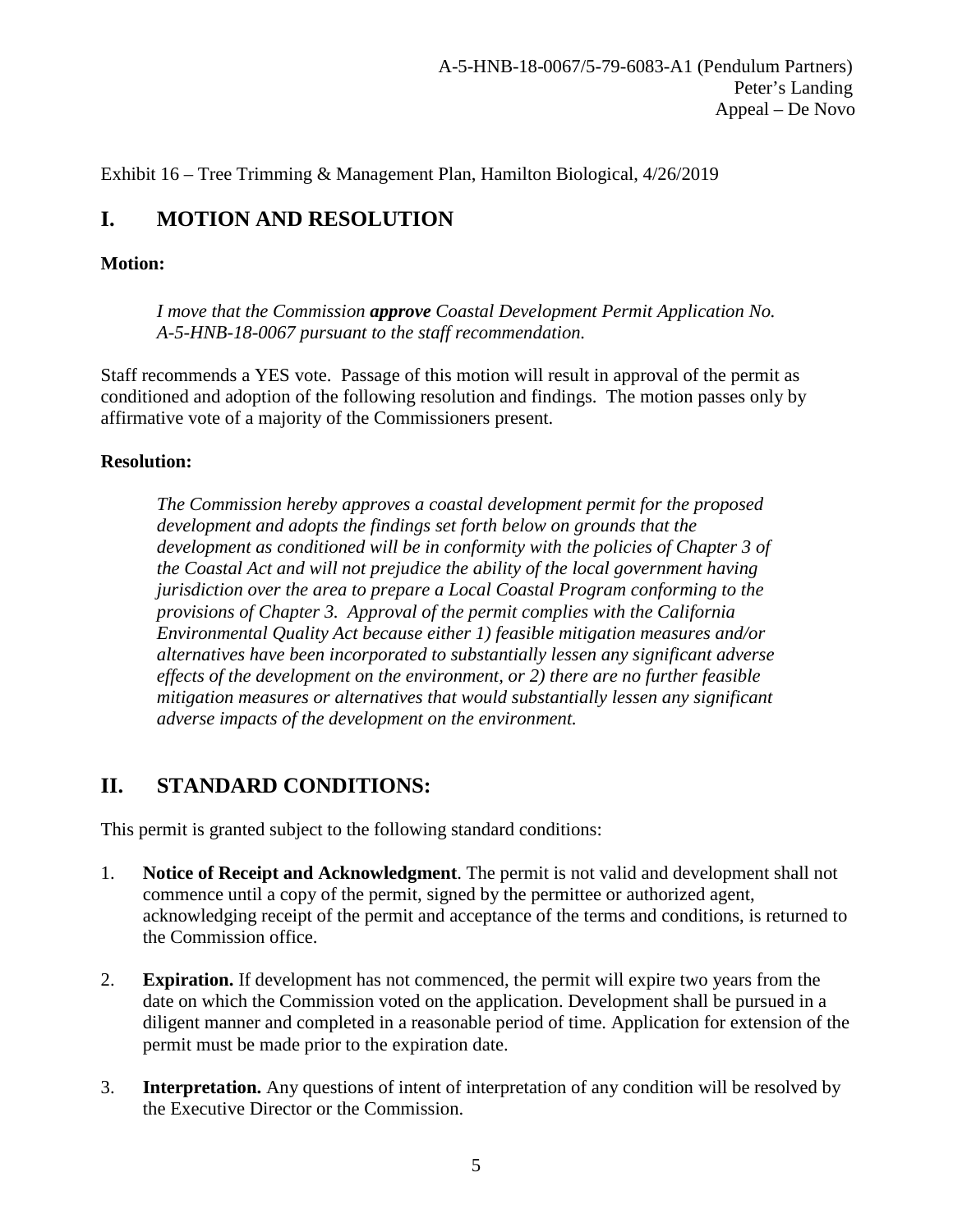- 4. **Assignment.** The permit may be assigned to any qualified person, provided assignee files with the Commission an affidavit accepting all terms and conditions of the permit.
- 5. **Terms and Conditions Run with the Land.** These terms and conditions shall be perpetual, and it is the intention of the Commission and the permittee to bind all future owners and possessors of the subject property to the terms and conditions.

# <span id="page-5-0"></span>**III. SPECIAL CONDITIONS**

This permit is granted subject to the following special conditions:

**1. Previous Special Conditions.** Unless specifically altered by this permit and permit amendment, all special conditions of the original Coastal Development Permits applicable to the Peter's Landing commercial development site including: P-76-8742, P-79-6083, A-79-5662, and A-372-80 (which are being amended under the de novo portion of this appeal A-5-HNB-18- 0067/CDP amendment number 5-79-6083-A1) remain in effect. The special conditions of this amendment are in addition to and/or complementary to the original special conditions.

**2. Public Access Parking.** In addition to adequate parking to serve all uses of the commercial development and adjacent marina, as required by Coastal Development Permit No. A-372-80 and consistent with the applicant's proposal, the subject site will also provide a minimum of 72 on-site public beach parking spaces, as described in the *Parking Demand Analysis* prepared by Linscott Law & Greenspan Engineers and Planners, dated 7/19/2018, and as depicted on the document titled Peter's Landing Parking Management Plan – May 2018 (Exhibit 7 of this staff report). The availability of the public beach parking spaces shall be made known pursuant to the signage requirements detailed in Special Condition No. 3, below. In addition, parking on site shall be available to serve visitors to the site for public access and recreational purposes, such as fishing, walking along the harbor front walkway, etc. whether or not such visitors patronize the commercial establishments at the site.

In addition, as required by Coastal Development Permit No. A-372-80 and consistent with the applicant's proposal, bicycle racks sufficient to accommodate a minimum of 50 bicycles shall be provided on site and available to the general public. These bicycle racks shall be installed as depicted on Bike Parking Exhibit, prepared by conceptual design & planning company, dated January 29, 2019 (Exhibit 8 of this staff report) within 30 days of issuance of this permit.

# **3. Public Access Signage**

Prior to issuance of the Coastal Development Permit and permit amendment, the applicant shall submit, for the review and approval of the Executive Director, a revised Coastal Access Signage Plan which shall be in substantial conformance with the Coastal Access Signage Plan submitted by the applicant (attached as Exhibit 10 of this staff report), except for the following revisions to the coastal access sign required to be visible to motorists traveling along Pacific Coast Highway (depicted on the second page of the Coastal Access Signage Plan), as follows: 1) identify the size of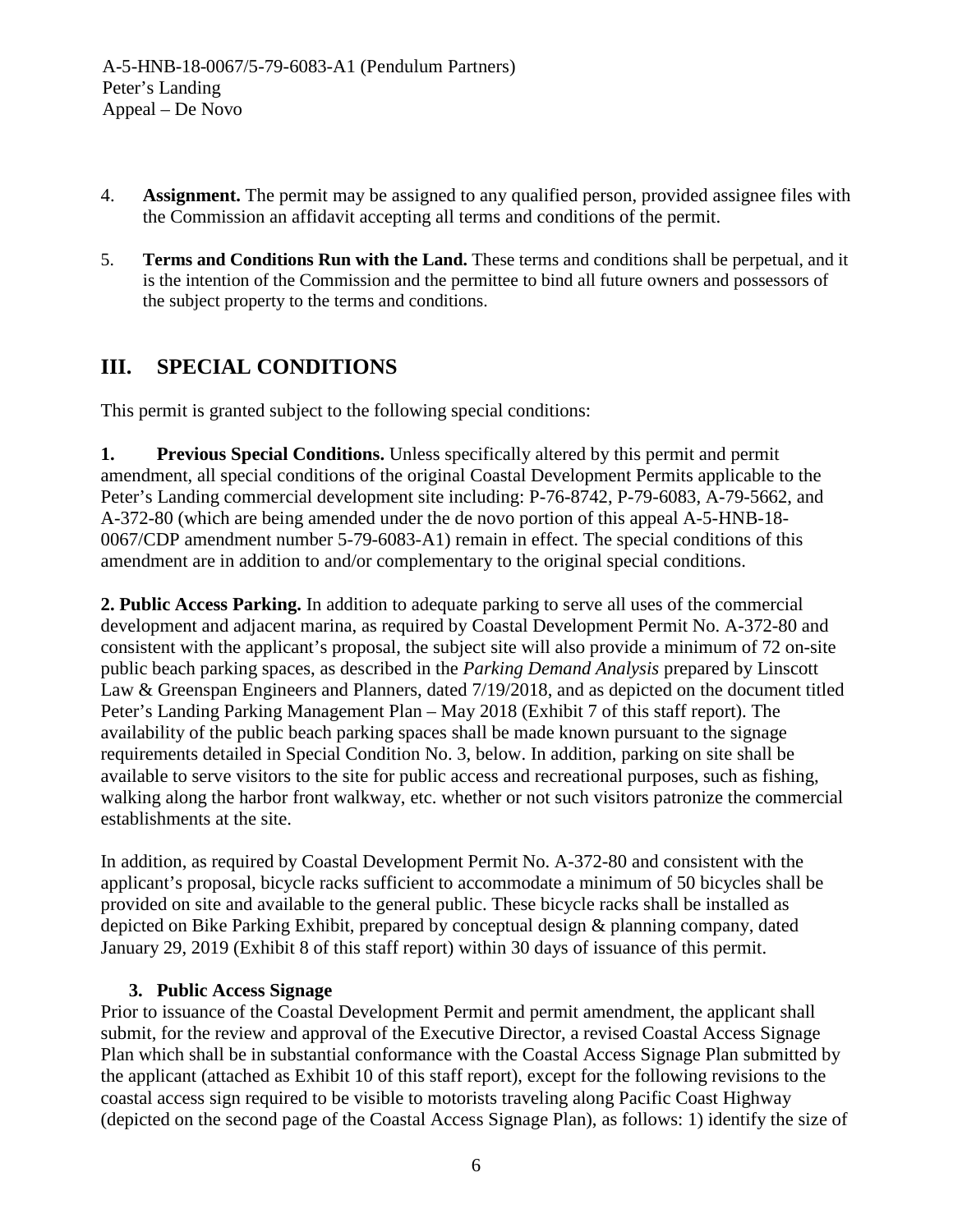the sign lettering and of the barefoot/wave logo; 2) identify the location of the sign on the subject site; and, 3) demonstrate that this sign shall be double sided and oriented perpendicular to Pacific Coast Highway.

The applicant shall implement the signage plan within 30 days of issuance of this permit and maintain the approved Coastal Access Signage Plan for the life of the commercial development originally approved via CDP P-76-8742.

# **4. Public Harbor-Front Walkway**

By acceptance of this permit and permit amendment, the applicant agrees that the public harborfront walkway shall remain free and clear and available to the general public for a minimum width of ten (10) feet as measured landward from the bulkhead. No development shall be allowed to interfere with the general public's continued use of this public walkway.

# 5. **Public Park/Plaza, Harbor-front Walkway & Other Public Amenities**

By acceptance of this permit and permit amendment, the applicant agrees to protect existing and proposed public areas on the project site for continued public access. Consistent with the Coastal Commission's approval of Coastal Development Permit P-76-8742 (and subsequent approvals) which allowed, among other things, development of the Peter's Landing commercial center, all public access amenities, including, but not limited to: the public park/plaza, the public harbor-front walkway, the area located adjacent to the southeast corner of the public walkway, and the area of the cantilevered viewpoints on the water side of the public walkways (i.e. all public areas depicted on the proposed Landscape Plan, Exhibit 9 of this staff report) shall remain open and available to the general public, at a minimum from 5 am to midnight and at any time any of the project site businesses are open to the public.

The public park/plaza shall be a minimum of 8,582 square feet and shall maintain a public view corridor across the public park/plaza, which shall remain a minimum width of 143 linear feet.

Development at the Peter's Landing commercial center shall not interfere with public access and recreation amenities and the protection of coastal resources required of the Peter's Landing Marina, including, but not limited to, public fishing access, and habitat restoration.

# **6. Joint Use Parking Agreement**

Prior to issuance of the Coastal Development Permit and Amendment, the applicant shall submit, for the review and approval of the Executive Director, written evidence that a Joint Use Parking Agreement has been prepared. Upon acknowledgement by the Executive Director that the Joint Use Parking Agreement is acceptable, the applicant shall record the approved Agreement, as Exhibit C of the Deed Restriction required in Special Condition 9, below.

The approved Joint Use Parking Agreement shall be implemented and carried out by the applicant for the life of the commercial development originally approved via CDP P-76-8742.

# **7. Visitor Serving Use**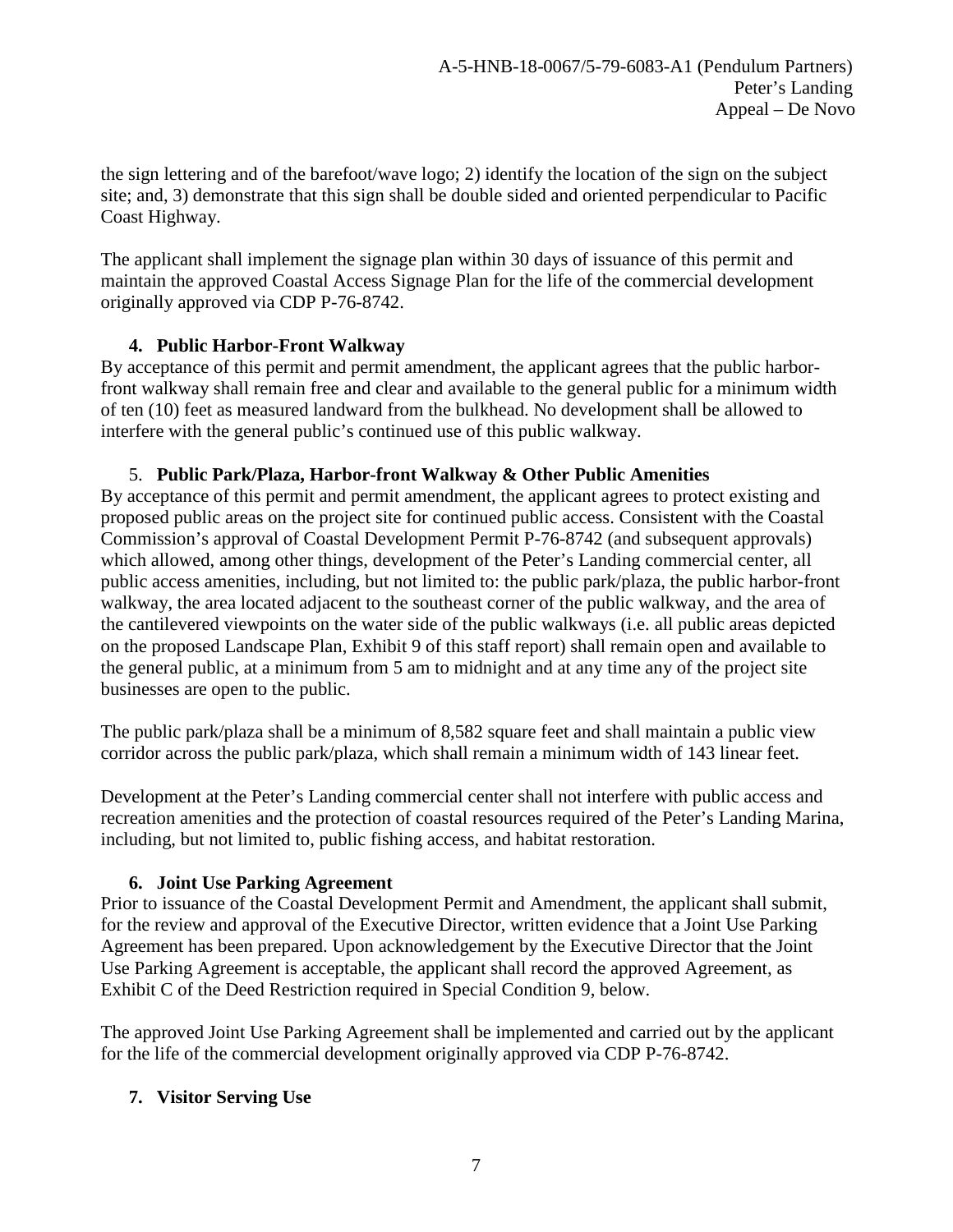A-5-HNB-18-0067/5-79-6083-A1 (Pendulum Partners) Peter's Landing Appeal – De Novo

By acceptance of this permit and permit amendment, the applicant agrees on behalf of itself and future successors in interest, that a minimum fifty percent (50%) of the tenant space of the subject commercial center shall be occupied by Commercial Visitor (CV) uses as defined in the City of Huntington Beach certified Local Coastal Program.

# **8. Tree Trimming & Management Plan (TTMP)**

By acceptance of this permit and amendment, the applicant agrees on behalf of itself and future successors and assigns to conform to the proposed Tree Trimming and Management Plan (prepared by Hamilton Biological, Inc., dated April 26, 2019, attached as Exhibit 16 of this staff report, TTMP). In addition, the applicant further agrees to notify the Executive Director prior to any tree trimming or removal on the site, and that no tree trimming or removal shall occur without written authorization to proceed from the Executive Director of the Coastal Commission. Executive Director authorization to proceed shall include review of information contained in seasonal reports required by the approved Tree Trimming & Management Plan. The applicant further acknowledges that: 1) additional information, as necessary, may be requested of the applicant prior to making a determination regarding authorization to proceed; and, 2) all trimming and removal (removal may occur only when it has been demonstrated to be necessary to protect life, health, property or essential public services as described in the TTMP or that it will have no effect on the function of the heronry), must occur outside the nesting season (except in the case of a documented emergency as defined in the TTMP).

The applicant shall comply with the approved Tree Trimming and Management Plan and all requirements of this special condition for the life of the commercial development originally approved via CDP P-76-8742.

9. **Deed Restriction.** PRIOR TO ISSUANCE OF THE COASTAL DEVELOPMENT PERMIT AND AMENDED PERMIT, the applicant shall submit to the Executive Director for review and approval documentation demonstrating that the landowner(s) have executed and recorded against the parcel(s) governed by this permit a deed restriction, in a form and content acceptable to the Executive Director: (1) indicating that, pursuant to this permit, the California Coastal Commission has authorized development on the subject property, subject to terms and conditions that restrict the use and enjoyment of that property; and (2) imposing the Special Conditions of this permit as covenants, conditions and restrictions on the use and enjoyment of the Property. The deed restriction shall include a legal description of the entire parcel or parcels governed by this permit. The deed restriction shall also indicate that, in the event of an extinguishment or termination of the deed restriction for any reason, the terms and conditions of this permit shall continue to restrict the use and enjoyment of the subject property so long as either this permit or the development it authorizes, or any part, modification, or amendment thereof, remains in existence on or with respect to the subject property.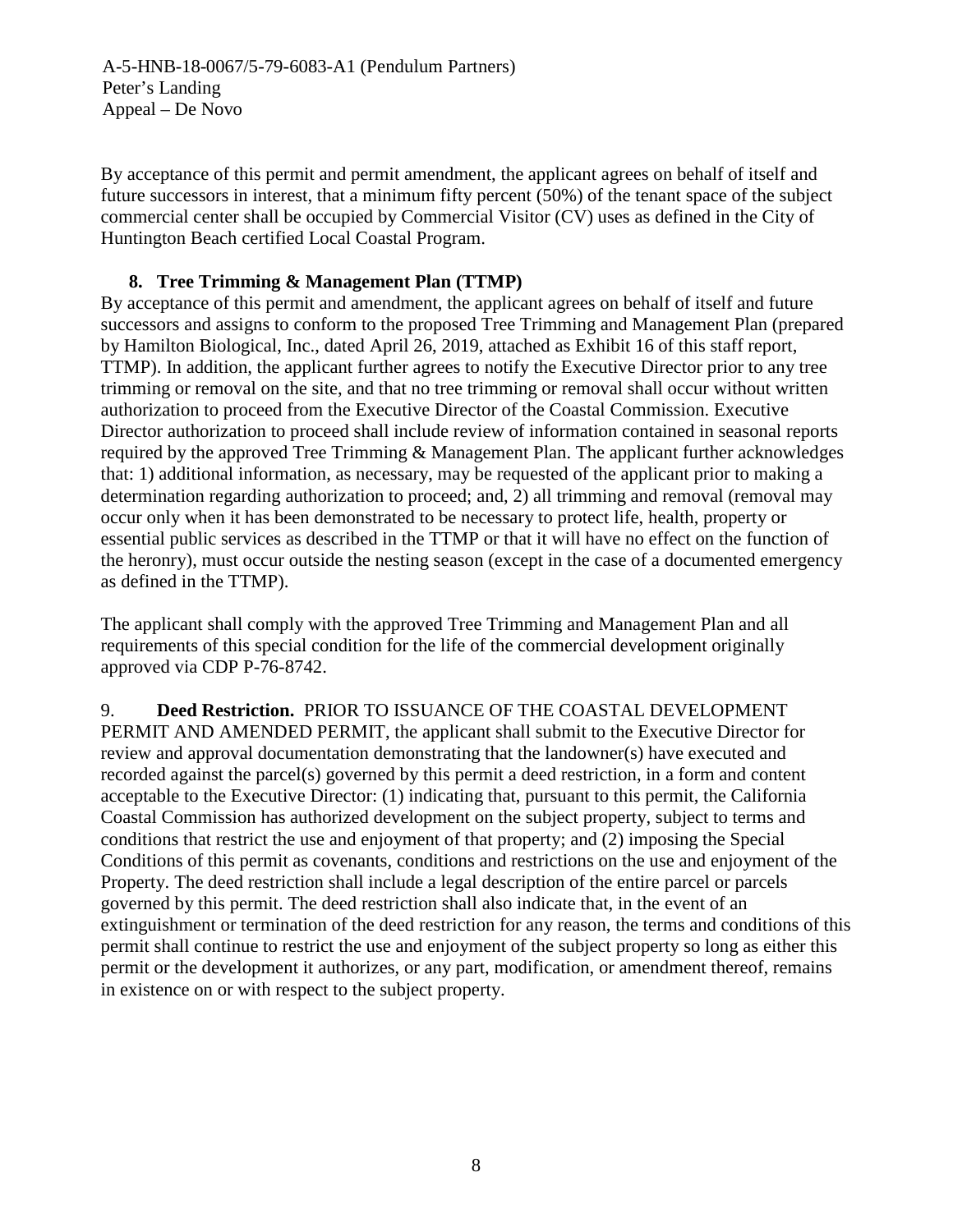# <span id="page-8-0"></span>**IV. FINDINGS AND DECLARATIONS**

## <span id="page-8-1"></span>**A. PROJECT DESCRIPTION AND LOCATION**

The applicant proposes modifications and updates to Peter's Landing commercial center. Peter's Landing commercial center is a 98,823 square foot commercial center with retail, office, restaurant, and religious assembly uses, originally constructed in the late 1970s, subject to Coastal Development Permit P-76-8742<sup>[1](#page-8-2)</sup> (Exhibit [2](#page-8-3)). Based on the data contained in the Parking Analysis<sup>2</sup> provided by the applicant, the mix of uses currently present at the Peter's Landing commercial center include retail, restaurant, office, health club, bank, marina office, marine sales, and a church. Based on the data contained in the Parking Analysis, the proposed mix of uses will be a similar mix of retail, restaurant and office uses, but the percentage of restaurant uses will increase (from 11,490 square feet to 30,983 square feet). General retail, office and health club uses square footage will decrease. The marina office will be eliminated (78 square feet). There will be no change to the following existing site uses: marine sales (2,47[3](#page-8-4) square feet), cafe<sup>3</sup> (1,800 square feet), church (6,934 square feet), bank (492 square feet), and storage area (1,502 square feet). There is also a stand-alone 728 square foot restroom/shower facility that serves the marina patrons. No change to this facility is proposed. No construction of new, additional structural area is proposed. The commercial center will remain at  $98,823$  square feet<sup>[4](#page-8-5)</sup>. These are the uses and areas (square footages) used to determine the site's parking demand (along with the requirement to provide parking for 300 boat slips per the site's CC&Rs, and the 72 public beach parking spaces required by CDP A-372- 80). Table 2 from the parking analysis itemizes each proposed use area (Exhibit 6, page 11).

The general mix and square footages itemized in Table 2 in the applicant's Parking Analysis establishes the baseline square footage and mix of uses at the site. It is expected that individual commercial uses at the site will shift over time, but as long as the square footage of structures at the site, and the general mix of uses (i.e. no increase in intensity of overall use at the site) remains largely the same, and a minimum 50% of the tenant space of the site are Commercial Visitor (CV) uses, then no further CDP action would be triggered by a tenant change in the future. If the square footage (i.e. the size of the approved structures) changes, and/or the intensity of use at the site changes, then an amendment to this permit or a new permit would be required. The baseline information provided in Table 2 can then be used to compare the site development with original coastal development permits approved at the site. This CDP amendment is intended to update the

<span id="page-8-2"></span><sup>&</sup>lt;sup>1</sup> Coastal Development Permit P-76-8742 is also known as P-8-27-76-8742. The shorter CDP number will be used throughout this staff report, including in the special conditions.

<span id="page-8-3"></span><sup>&</sup>lt;sup>2</sup> Parking Demand Analysis Letter #1 for Peter's Landing Marina Project, prepared by Linscott, Law & Greenspan Engineers, dated  $5/23/2018$ , discussed further later in this staff report.

<span id="page-8-4"></span>A Starbucks café use operates in a single 1,800 square foot stand-alone structure in the parking lot near Pacific Coast Highway.

<span id="page-8-5"></span> $4$  The Parking Analysis also analyzes the parking demand for additional future uses, expected to be outdoor dining area. But no plans for future uses have been provided, and so only the commercial square footage as it currently exists, with the proposed mix of uses, is included in this Coastal Development Permit.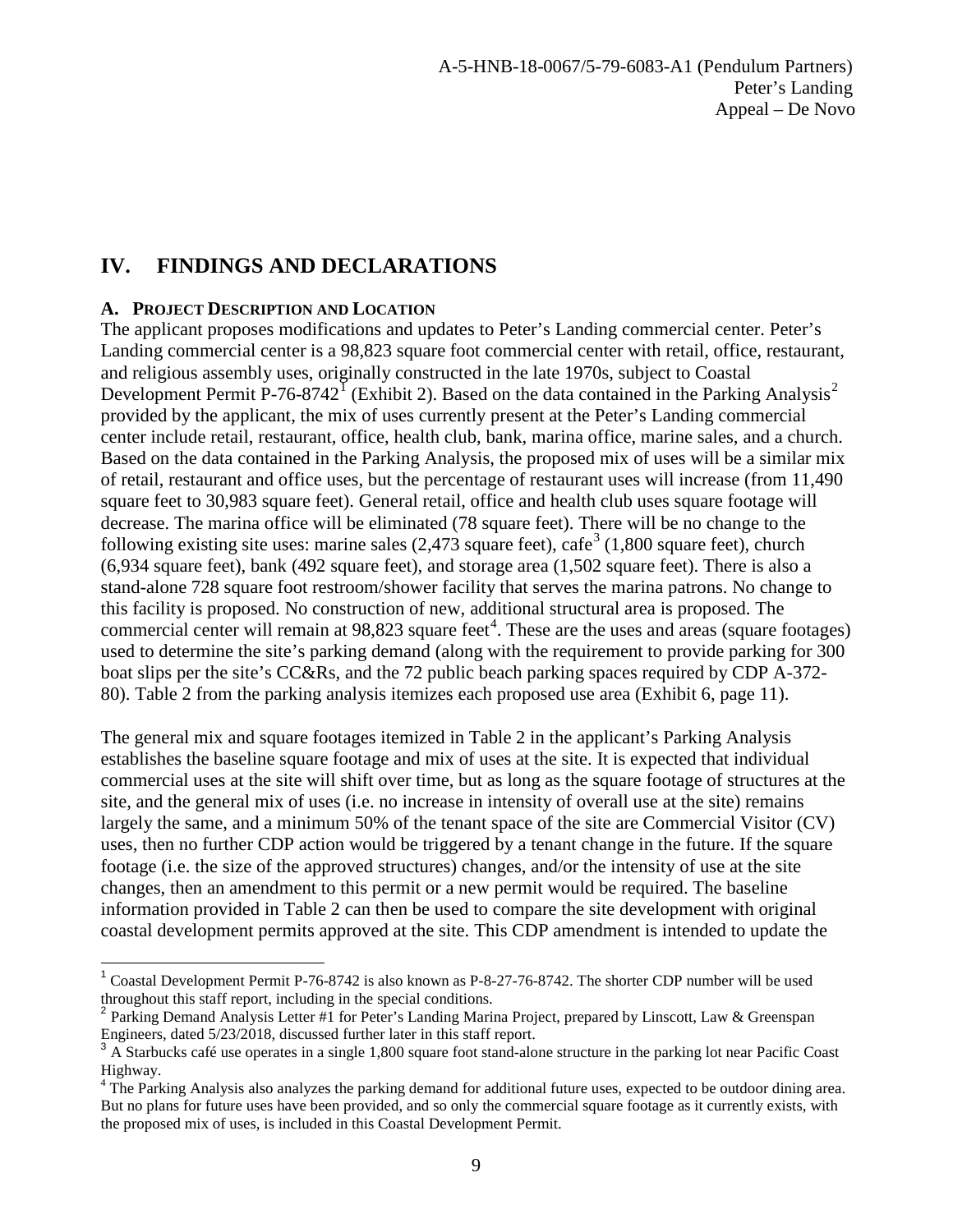record and provide a basis for determining the proposed project's consistency with earlier Commission actions, particularly with regard to previously imposed special conditions, in addition to consistency with the City's certified Local Coastal Program (LCP) and the public access and recreation policies of the Coastal Act. Many of the previously proposed special conditions were found to be necessary in order for the commercial center project, when it was originally approved, to be found to be consistent with the Chapter 3 policies of the Coastal Act. Since the applicant and successors in interest have enjoyed the benefits of the project originally approved by the Coastal Commission for approximately forty years, it is important to assure that the requirements that were imposed at that time as necessary to find the project consistent with the Chapter 3 policies of the Coastal Act remain in effect, including the provisions for public access and recreation amenities.

Minor, non-structural upgrades are currently underway on existing structures at the site. This work is deemed minor enough that no coastal development permit is required (i.e. this work is exempt from coastal development permit requirements<sup>[5](#page-9-0)</sup>). Public access to the harbor-front walkway and to the public beach access parking spaces remains available during this work.

As approved in 1976 under CDP P-76-8742, the commercial center included 107,132 square feet of commercial space (retail/office/restaurant). CDP P-79-6083 allowed an additional 20,000 square feet of commercial space and also added an additional 79 parking spaces, bringing the approved total commercial square footage to 127,132 square feet, 28,309 square feet more than is currently present at the site. It appears that the maximum allowed square footage was never constructed. Over the years, various CDPs at the subject site have been approved, including some by the City of Huntington Beach once the City's LCP was certified in 1985. One of the goals of the current project is to identify the structures and uses on the site, review them for conformance with past CDP actions at the site, the City's LCP, the public access and recreation policies of the Coastal Act, and establish the correct, current baseline for existing square footage and range of uses. To that end, modifications and updates proposed to the center include: a shared parking program; installation of bicycle racks, public access signage; a comprehensive signage program for the commercial development (tenant signs, directory signs, project identification signage, banner signs, regulatory signs); landscape plan, and public amenity improvements. Also proposed is a Tree Trimming and Management Plan to protect the black-crowned night-heron and snowy egret activity present at the site.

It should be noted that the Starbucks (in the stand-alone structure) at the site was not part of any Coastal Commission action on a CDP or CDP amendment. The City asserts it was approved by a local coastal development permit. The City indicated, in a letter dated 12/7/2018 (Exhibit 14), that they did send the Notice of Final Action (NOFA) to the Coastal Commission office as required, and that an appeal period was set up and expired without appeal. However, no evidence (such as a copy of the NOFA or correspondence from Commission staff typical with the post-certification appeal process) of the City's CDP was included with the City's correspondence. Regardless, it is now apparent that approval of the Starbucks should have been processed by the Coastal Commission, as an amendment to the earlier CDPs at the site. As new construction within the existing parking lot

<span id="page-9-0"></span> $<sup>5</sup>$  The on-going development is judged to be an improvement to a structure other than a single family residence or public</sup> works structure, located between the sea and the first public road, that does not increase height or internal floor area by more than 10%. (California Code of Regulations 13255).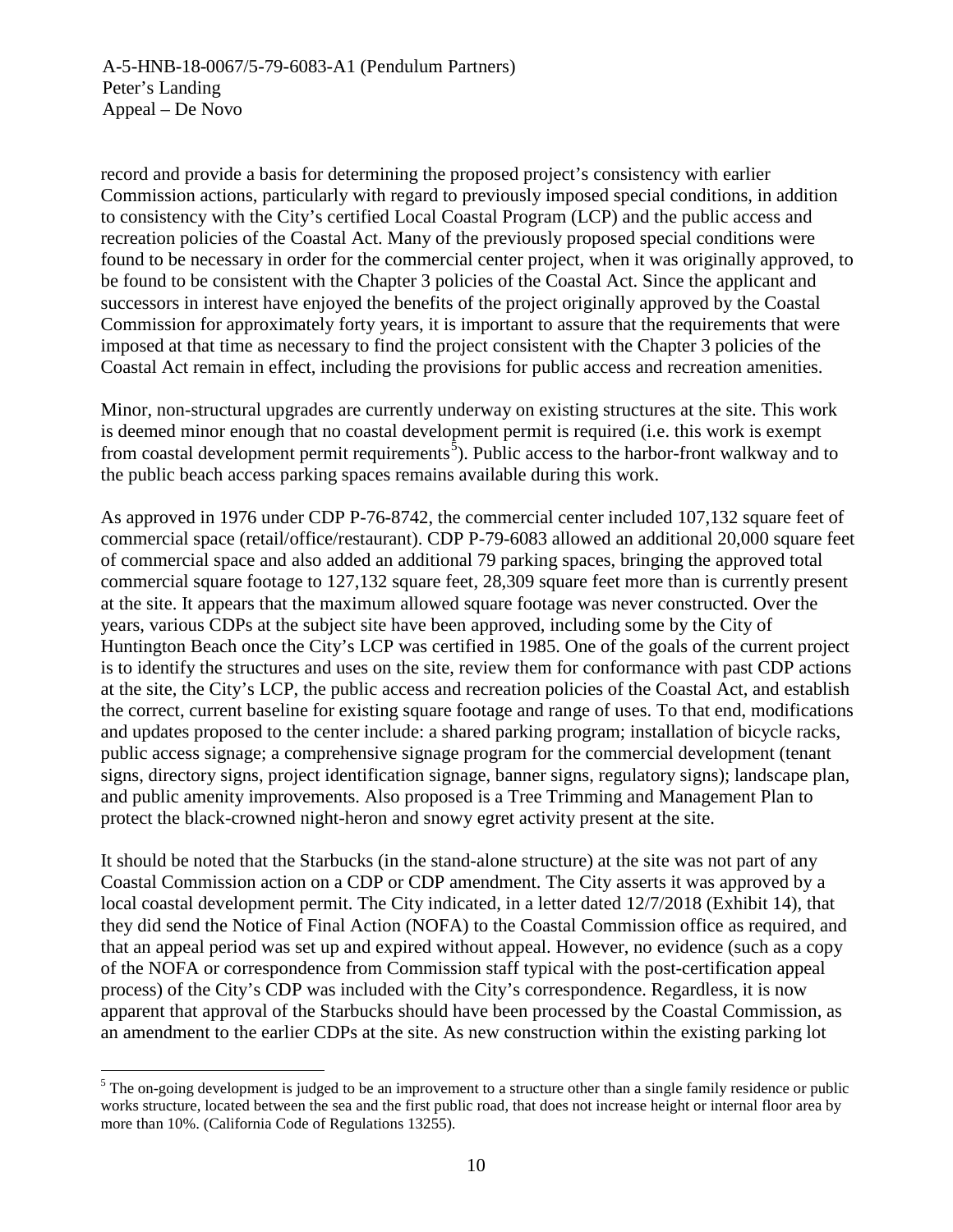that was approved by the Commission to serve the commercial center, the Starbucks project displaced parking spaces and materially affected the Commission's earlier approval of the commercial center. The 1,800 square foot Starbuck's café is included as part of the proposed project for this CDP action.

By way of background, in 1998 the Coastal Commission processed an amendment to the original CDP P-76-8742, related to the marina (5-98-085-A1). Related to that amendment and in response to a request by CCC staff, the City sent a letter intended to identify any local past CDPs for the Peter's Landing site (Exhibit 15). In that letter (dated 5/4/1998), the City referenced three CDPs. Local CDP 85-24 permitted construction of the restroom and laundry facility for Peter's Landing Marina tenants. This approval was reflected in minutes from the Huntington Beach Board of Zoning Adjustments, 10/9/1985 attached to the City's letter. No NOFA or other evidence that the Coastal Commission had been notified was attached. The City's 1998 letter indicates that local CDP 90-41 was attached, but it was not. The letter indicates that local CDP 95-2 was not available. Again, the letter did not attach NOFAs or other evidence that the Coastal Commission had been notified, so it is unclear what the CDPs addressed. The letter also references Local CDP 95-2 as a nearby project, not located at the subject site. Moreover, the City's 12/7/2018 letter states that "… *the City began issuing Coastal Development Permits at the subject site beginning with CDP No. 1985-024. Despite processing seven CDP permits over the last 30 years, including the construction of a new standalone Starbucks building, the City has never been given direction to proceed otherwise by the Coastal Commission* [staff]. *The Coastal Commission has been notified of each City action, held the required appeal periods, corresponded with the City at the conclusion of the appeal periods, and never questioned the City's legal ability to proceed with the CDPs based on the original approval by the Coastal Commission.*" However, no documentation was provided by the City to support these assertions, such as local Notice of Final Actions (NOFAs) or correspondence from the Coastal Commission staff regarding these local CDPs.

However, this CDP action will enfold the Starbucks structure, the restroom/laundry structure, and other changes in question and will recognize site development as it currently exists that may have been subject to a local CDP (though no evidence of such has have been produced to document that a valid local  $CDP<sup>6</sup>$  $CDP<sup>6</sup>$  $CDP<sup>6</sup>$  was obtained). The action currently before the Coastal Commission is intended to rectify the uncertain permitting history at the site and to recognize the development as it currently exists, and as proposed to be modified. Any modifications to site development necessary to assure conformance with the requirements of past Coastal Commission actions will be achieved via special conditions of the current action on the amendment.

# Project Location

The subject site fronts on the waters of Huntington Harbour and abuts Pacific Coast Highway, a major public access route. There is a public walkway along the harbor front at the subject site. The public walkway extends along the harbor-front beyond the subject site, in both directions, providing

<span id="page-10-0"></span> $6$  For a local CDP to be valid, a Notice of Final Action (NOFA) must be received in the appropriate CCC office (see Tit. 14, Div. 5.5, Cal. Code of Regs. § 13315), and an appeal period must have been established and either the appeal period expired, or the project was approved on appeal by the Coastal Commission. However, in this case, a local CDP could not have been valid because, due to the Commission's earlier CDP conditional approvals, an amendment from the Coastal Commission would have been required.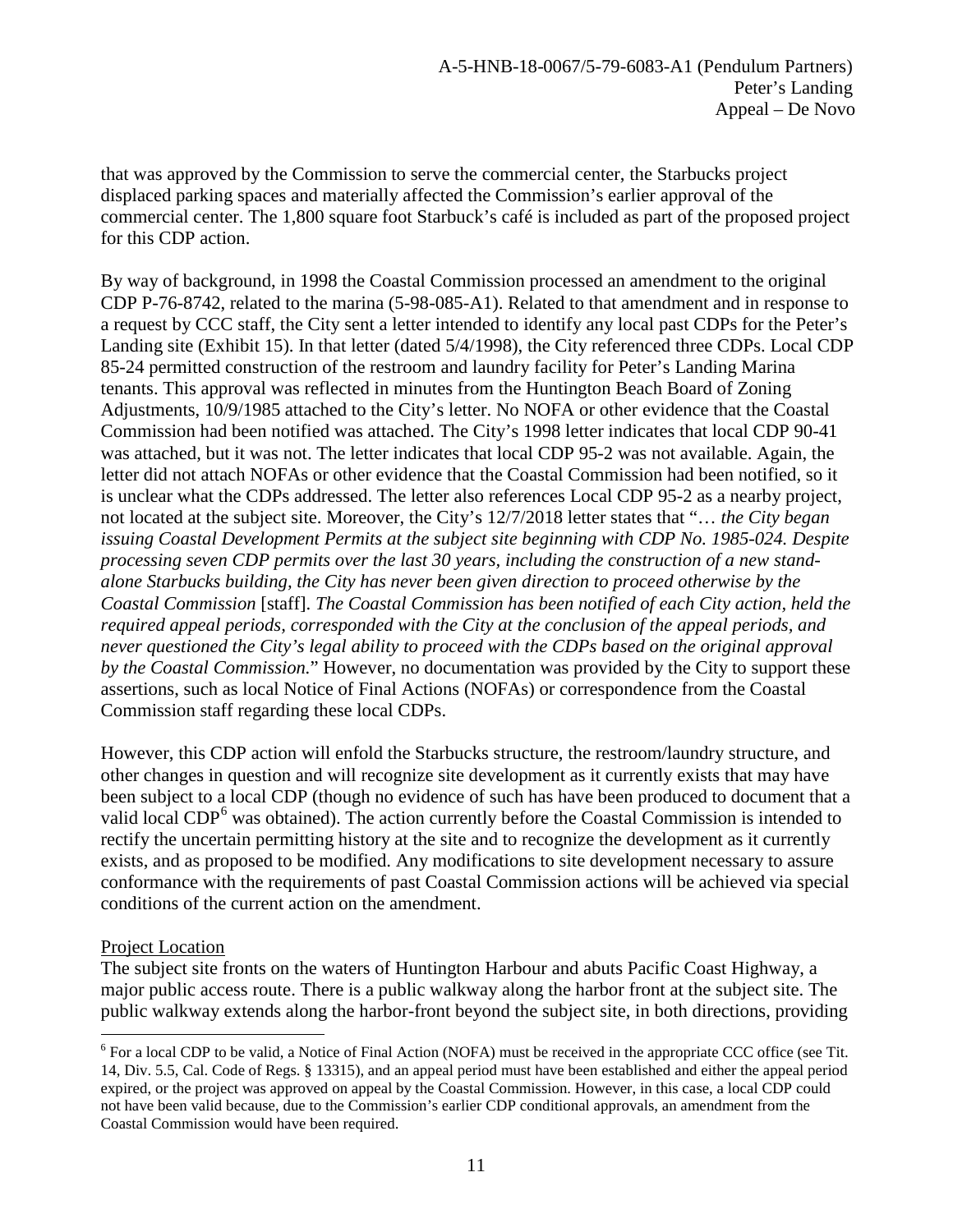an approximately 2,400 feet public walkway along the waters of Huntington Harbour. In addition, approximately three blocks southwest of the subject site is the public ocean fronting sandy beach known as Sunset Beach (Exhibit 1). Due to the pattern of development in Huntington Harbour, public access to and along the harbor front is limited, making protection of available public access, such as along the harbor front public walkway and other public amenities at the site, all the more critical.

Under the City's certified LCP, the land use designation at the subject site is Commercial Visitor (CV) and the zoning is CV Visitor Commercial District. The Commercial Visitor designation allows uses such as hotels/motels, restaurants, recreation-related retail sales, cultural uses (e.g. museums) and similar uses oriented to coastal and other visitors to the City. The Visitor Commercial District implements the Visitor Serving Commercial land use designation within the coastal zone and provides uses of specific benefit to coastal visitors. More specifically, the CV district provides opportunities for visitor-oriented commercial activities, including specialty and beach related retail shops, restaurants, hotels, motels, theaters, museums, and related services.

# Permit History and Background

In the Commission's original approval of the commercial center under CDP P-76-8742, the Commission required a number of public access amenities including: a public plaza/park, a harborfront walkway along the bulkhead, public walkways throughout the site from Pacific Coast Highway and the parking areas to the harbor-front walkway, a public access signage plan, a small public beach, public transient docks, and public fishing piers. The Commission's original approval also included a 75 unit hotel. When the hotel was subsequently deleted from the project under CDP A-372-80, that project proposal also included the provision of 72 on-site public beach parking spaces. The proposed 72 public beach parking spaces were also required in the special conditions of approval. Also required in the special conditions of that approval were bicycle racks adequate to accommodate 50 bicycles, and signage along Pacific Coast Highway indicating the availability of the public beach parking on site (Exhibit 3). CDP A-372-80 amended CDP P-76-8742.

The Commission's original approval of CDP P-76-8742 required the public walkway along the harbor front and public pedestrian accessibility from Pacific Coast Highway and the parking area through the site to the harbor-front walkway, as well as provision of a public park/plaza area. As proposed, the plans indicate "bar height dining tables at restaurant patio" to be located within the public harbor-front walkway, adjacent to the water. The current unobstructed width of the harborfront public walkway is a minimum of 10 feet, expanding in areas of the cantilevered overlooks which extend 5 feet beyond the bulkhead. Also, the existing project includes an 8,582 square foot public park/plaza that will include shaded (by steel trellis) and open seating areas, a fire table, a bocce court, grassy area (synthetic turf), oversize lawn games (such as Connect 4, Jenga, and Tic Tac Toe) and a child's play structure. Six parking spaces are proposed to be removed to increase the size of the public park/plaza over what is currently provided on-site<sup>[7](#page-11-0)</sup>. Additional public seating areas are proposed to be scattered along the waterfront at the subject site.

<span id="page-11-0"></span><sup>&</sup>lt;sup>7</sup> This loss of six parking spaces is accounted for in the Parking Analysis. Also accounted for in the Parking Analysis is the fact that three other existing spaces will be lost to meet current disabled parking requirements and that five new spaces will be created on site. Thus, the net loss of on-site parking spaces with the proposed project is four spaces.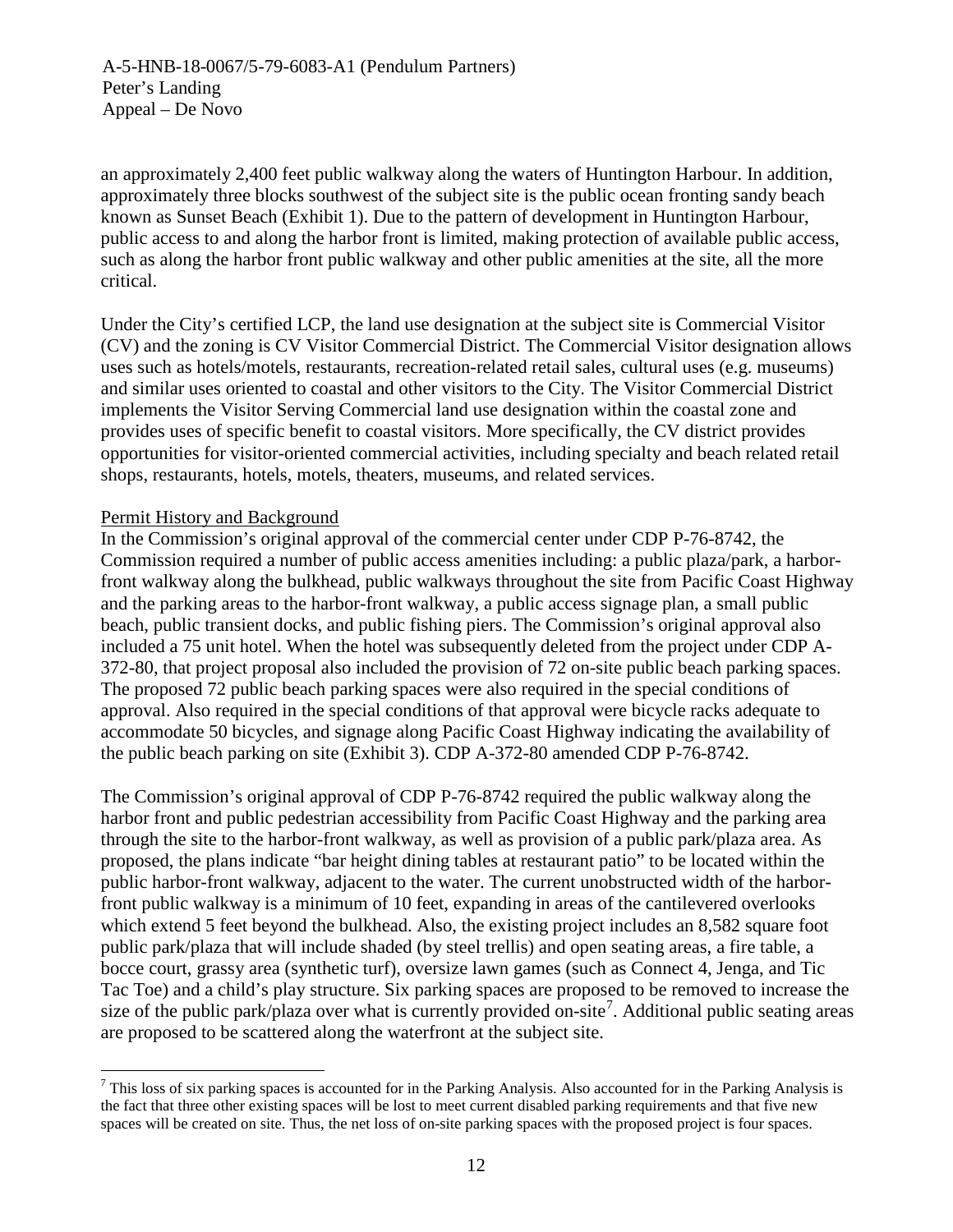The proposed public park/plaza and amenities and the additional scattered seating are consistent with the Commission's original approval of the project as long as they remain available to visitors regardless of whether or not they patronize the commercial establishments. The Commission's original approval also required a view corridor from Pacific Coast Highway toward the harbor. The view corridor coincided with the public park/plaza area. As the applicant is proposing the plaza in the same area, a view corridor will be maintained.

Public amenities included in the Commission's original approval of CDP P-76-8742 were a small public beach, habitat restoration, public transient docks, and public fishing docks. However, in subsequent years, via subsequent Commission actions (new CDPs or CDP amendments), the larger overall project was divided into distinct parts with separate owners. The Peter's Landing Marina is now under separate ownership and has responsibility to provide the transient public boat docks, public fishing piers, and habitat restoration. The small public beach became the responsibility of the Grimaud condominium development, adjacent and southeast of Peter's Landing commercial center.

The public amenities that remain the responsibility of the Peter's Landing commercial center are: the public harbor-front walkway, and public accessibility from Pacific Coast Highway and the parking area, through the site, to the harbor-front walkway, provision of a public park/plaza area, provision of 72 public beach parking spaces, bicycle racks to accommodate 50 bicycles, and public access signage making the public aware of the public beach parking available at the site.

#### Signage Plans

The proposed project includes two signage plans: a Coastal Access Plan and a commercial Signage Plan to promote the commercial uses at the site. These plans are described in greater detail later in this staff report.

# Landscape Plan

The proposed project includes a new landscape plan for the subject site, but proposes to retain various existing trees including palms, melaleuca, and coral trees within the parking lot and site perimeter. All trees known or suspected to have supported black-crowned night-herons and snowy egrets, including nesting and roosting activities, will be retained (see discussion regarding proposed Tree Trimming and Management Plan). Existing coral trees are shown on the proposed landscape plan as to be removed, however, those identified pursuant to the TTMP as supporting the blackcrowned night-herons and snowy egrets will be retained (with the exception of one coral that was removed prior to the discovery of nesting roosting activity on the site).

#### Ownership

The larger project site at the time of its original approval in October 1976 was under the control of a single owner, Robert F. Maguire, III. Since the time of the Commission's original approval, the original site has been divided and ownership has been dispersed among several different owners: Peter's Landing marina is under the ownership of PG Marina Investors II; the Broadmoor Huntington Harbour and Bayport condominium communities are separately owned; and Peter's Landing commercial center is currently owned by Pendulum Properties Partners. The subject of this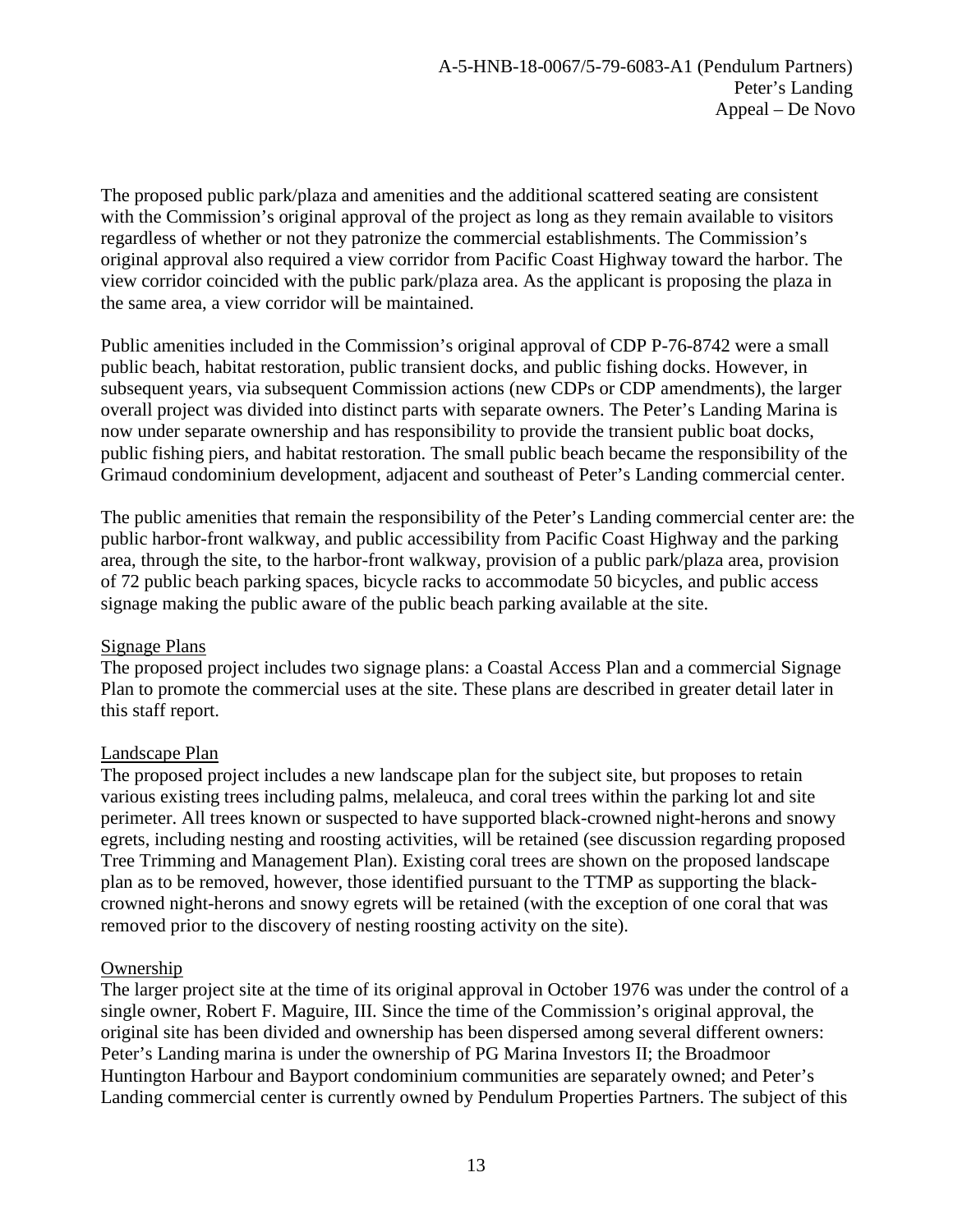A-5-HNB-18-0067/5-79-6083-A1 (Pendulum Partners) Peter's Landing Appeal – De Novo

Commission action is the Peter's Landing commercial center, now owned by Pendulum Properties Partners.

# <span id="page-13-0"></span>**B. STANDARD OF REVIEW/JURISDICTION**

The subject site is located within the area of the City of Huntington Beach that is subject to a certified Local Coastal Program. Although the proposed project falls within area now covered by a certified LCP, the proposed project represents a material change to and affects special conditions of Commission-issued coastal development permits (P-76-[8](#page-13-1)742, P-79-6083, A-372-80<sup>8</sup>, A-5-79-5662)<sup>[9](#page-13-2)</sup>, granted when there was no certified LCP for the project area.

The applicant's proposed project directly effects previously approved CDPs for the subject site: P-76-8742, which approved the commercial development the proposed shared parking plan is intended to serve; P-79-5662, which approved a signage plan for the commercial development and specifically required an amendment to the permit if any additional signing, not included in this permit, were contemplated in the future; and, A-372-80, which addressed on-site parking serving the commercial development at the subject site and required on-site public beach parking and bicycle racks, as well as signage notifying the public that these spaces were available. These previous coastal development permits imposed special conditions of approval in order to conform the development to the Chapter 3 policies of the Coastal Act. The Commission retains the responsibility for insuring that the conditions of approval are complied with. The acceptance of a Commission issued coastal development permit creates a contractual relationship between the Commission and the applicant/permittee and their successors, to which local governments are not a party. Consequently, the Commission's right to insist upon compliance with the terms and conditions of permits it has issued is not transferred to a local government after LCP certification. The permits approved by the Commission at the subject site are subject to a variety of conditions. Because development approved by these earlier permits has been built, the permit has been vested. Therefore, the permits remain under the jurisdiction of the Commission for purposes of condition compliance and amendment.

The City approved a coastal development permit for the proposed Shared Parking Plan. That permit was appealed to the Coastal Commission. On 12/12/18 the Commission found that the project as approved by the City raised a substantial issue based on inconsistencies with the public access and recreation policies of the Coastal Act and the City's certified LCP. Notwithstanding the City's action on a local coastal development permit for the proposed Shared Parking Plan, the project is appropriately processed as an amendment to the Commission's earlier actions at the site, as described above. In any case, at the 12/12/2018 Coastal Commission hearing, the Coastal Commission found that the appeal of the local CDP raised a substantial issue as to conformance to the certified LCP and the public access/recreation policies of the Coastal Act and took jurisdiction over the CDP application. The standard of review for the de novo permit is the City's certified LCP and the public access and recreation policies of Chapter three of the Coastal Act.

<span id="page-13-1"></span><sup>&</sup>lt;sup>8</sup> CDP A-372-80 is also known as A-80-7393. The CDP A-372-80 will be used throughout this staff report, including in the special conditions.

<span id="page-13-2"></span> $9$  Other CDPs/CDP amendments affect the original CDP P-76-8742, but they do not affect Peter's Landing commercial center.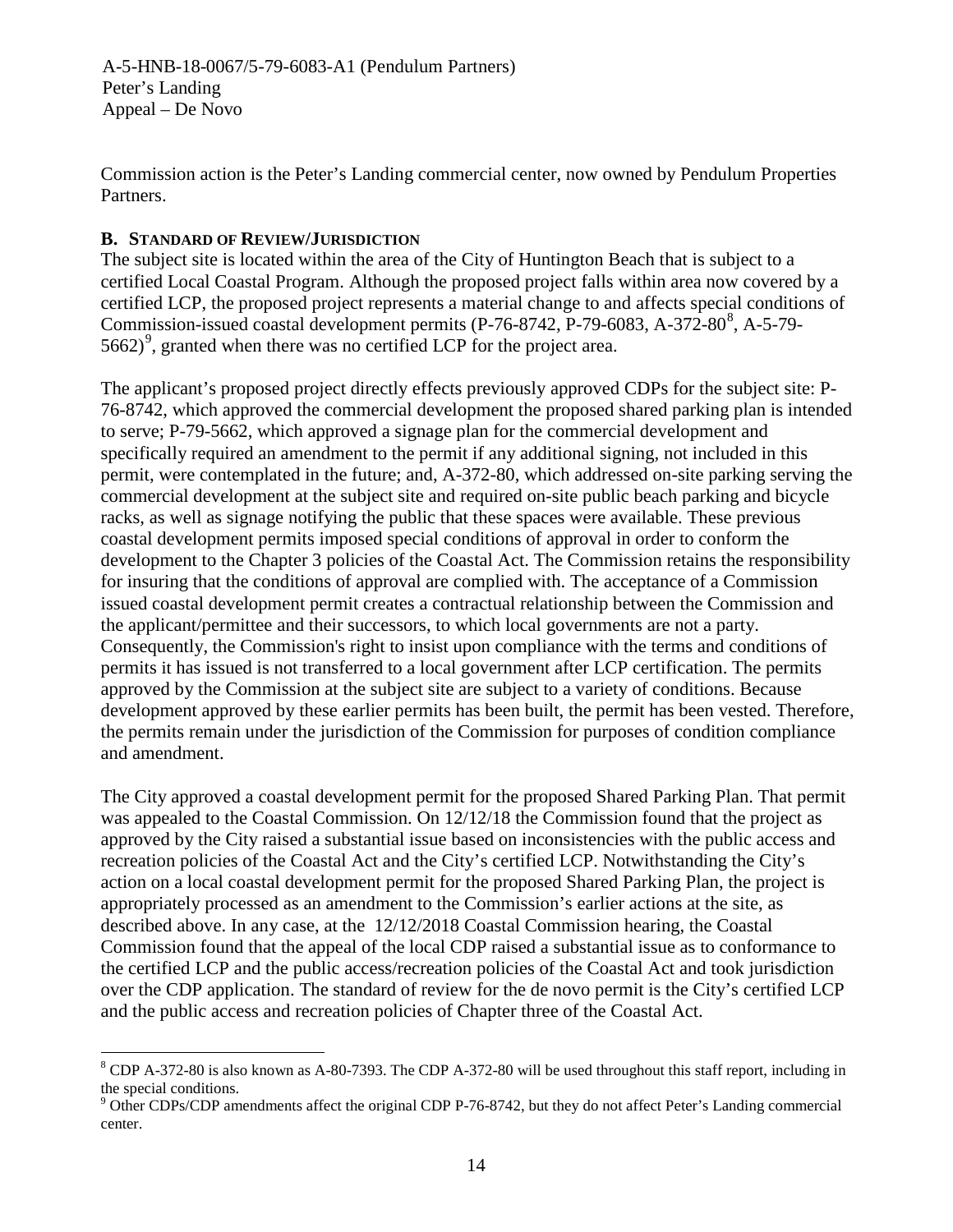#### <span id="page-14-0"></span>**C. PUBLIC ACCESS/RECREATION**

Projects located between the sea and the first public road paralleling the sea, such as the subject site, must be consistent with the public access and recreation policies of the Coastal Act, in addition to the certified LCP policies regarding public access and recreation.

#### Section 30210 of the Coastal Act states:

*In carrying out the requirement of Section 4 of Article X of the California Constitution, maximum access, which shall be conspicuously posted, and recreational opportunities shall be provided for all the people consistent with public safety needs and the need to protect public rights, rights of private property owners, and natural resource areas from overuse.*

#### Section 30211 of the Coastal Act states:

*Development shall not interfere with the public's right of access to the sea where acquired through use or legislative authorization, including, but not limited to, the use of dry sand and rocky coastal beaches to the first line of terrestrial vegetation.*

Regarding public access and recreation, the City's certified LCP Land Use Plan includes the following policies:

#### Coastal Act Section 30210 states:

*In carrying out the requirement of Section 4 of Article X of the California Constitution, maximum access, which shall be conspicuously posted, and recreational opportunities shall be provided for all the people consistent with public safety needs and the need to protect public rights, rights of private property owners, and natural resource areas from overuse.*

#### Coastal Act Section 30252 states, in pertinent part:

*The location and amount of new development should maintain and enhance public access to the coast by(1)… ,(2) … ,(3) providing nonautomobile circulation within the development, (4) providing adequate parking facilities or providing substitute means of serving the development with public transportation,(5) … ,(6) … .*

#### LAND USE PLAN POLICIES:

#### Policy C 1.1.3a

*The provision of public access and recreation benefits associated with private development (such as but not limited to public access ways, public bike paths, habitat restoration and enhancement, etc.) shall be phased such that the public benefit(s) are in place prior to or concurrent with the private development but not later than occupation of any of the private development.*

#### Policy C 2.2.6

*Provide adequate bike racks at appropriate locations within the Coastal Zone with special emphasis for facilities adjacent to the beach.*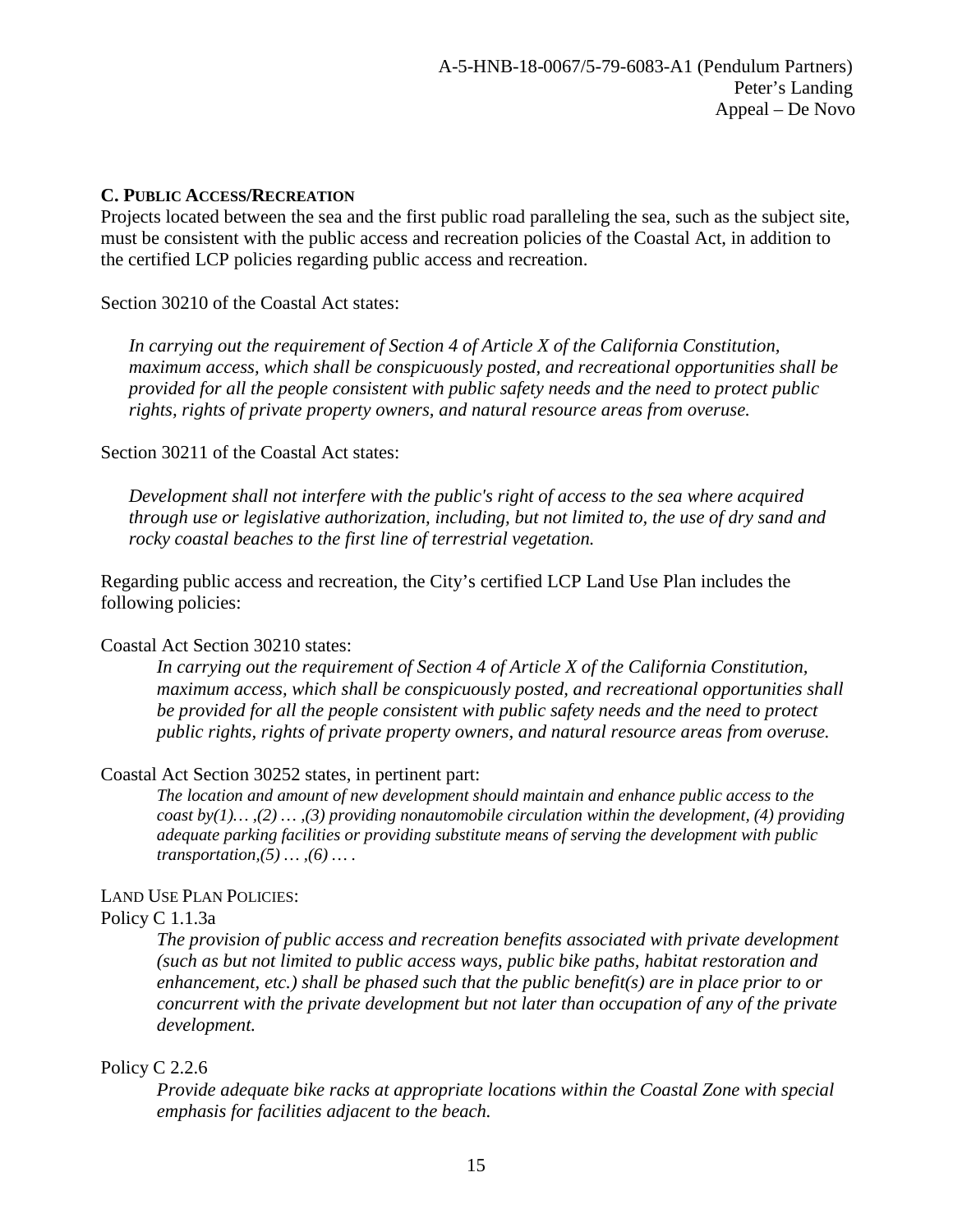#### Policy C 2.4.1

*Maintain an adequate supply of parking that supports the present level of demand and allows for the expected increase in private transportation use.*

#### Policy C 2.4.2 (in pertinent part)

*Ensure that adequate parking is maintained and provided in all new development in the Coastal Zone utilizing one or a combination of the following: a. Apply the City's parking standards at a minimum.*

Policy C 2.5.1

*Require that existing public access to the shoreline and Huntington Harbour waterways be maintained and enhanced, where necessary and feasible, notwithstanding overriding safety, environmental or privacy issues.*

#### In addition, IP Section 231.06 Joint Use Parking states:

*In the event two (2) or more uses occupy the same building, lot or parcel of land, the total requirement for off-street parking shall be the sum of each individual use computed separately except as provided in this section.*

*The Planning Commission or Zoning Administrator may grant a reduction in the total number of required spaces as part of the entitlement for the use or uses, or by conditional use permit when no other entitlement is required, when the applicant can demonstrate that the various uses have divergent needs in terms of daytime versus nighttime hours or weekday versus weekend hours. Such joint use approvals shall be subject to the following:*

- *1. The maximum distance between the building or use and the nearest point of the parking spaces or parking facility shall be 250 feet; and*
- *2. There shall be no conflict in operating hours based on parking space requirements for the different uses on the parcel; and*
- 3. *Evidence of an agreement for such joint use shall be provided by property legal instrument, approved as to form by the City Attorney. The instrument shall be recorded in the Office of the County Recorder and shall be filed with the City prior to issuance of building permit and/or certificate of occupancy, whichever occurs first.*

Maximizing public access is one of the most important requirements of the Coastal Act. Support for public access often requires the provision of adequate parking to serve a development, and in this case also additional parking spaces for public beach use. Likewise, support for public access also includes encouraging non-automobile transportation, through such measures as providing bicycle racks on site. In the Huntington Harbour area, only limited access to the waters of the harbor are available, making it all the more important to assure public access remains available in those few areas where it does exist, such as at the subject site. This is one of the reasons the Commission imposed the requirement to provide signage for the required public beach access parking spaces under CDP A-372-80.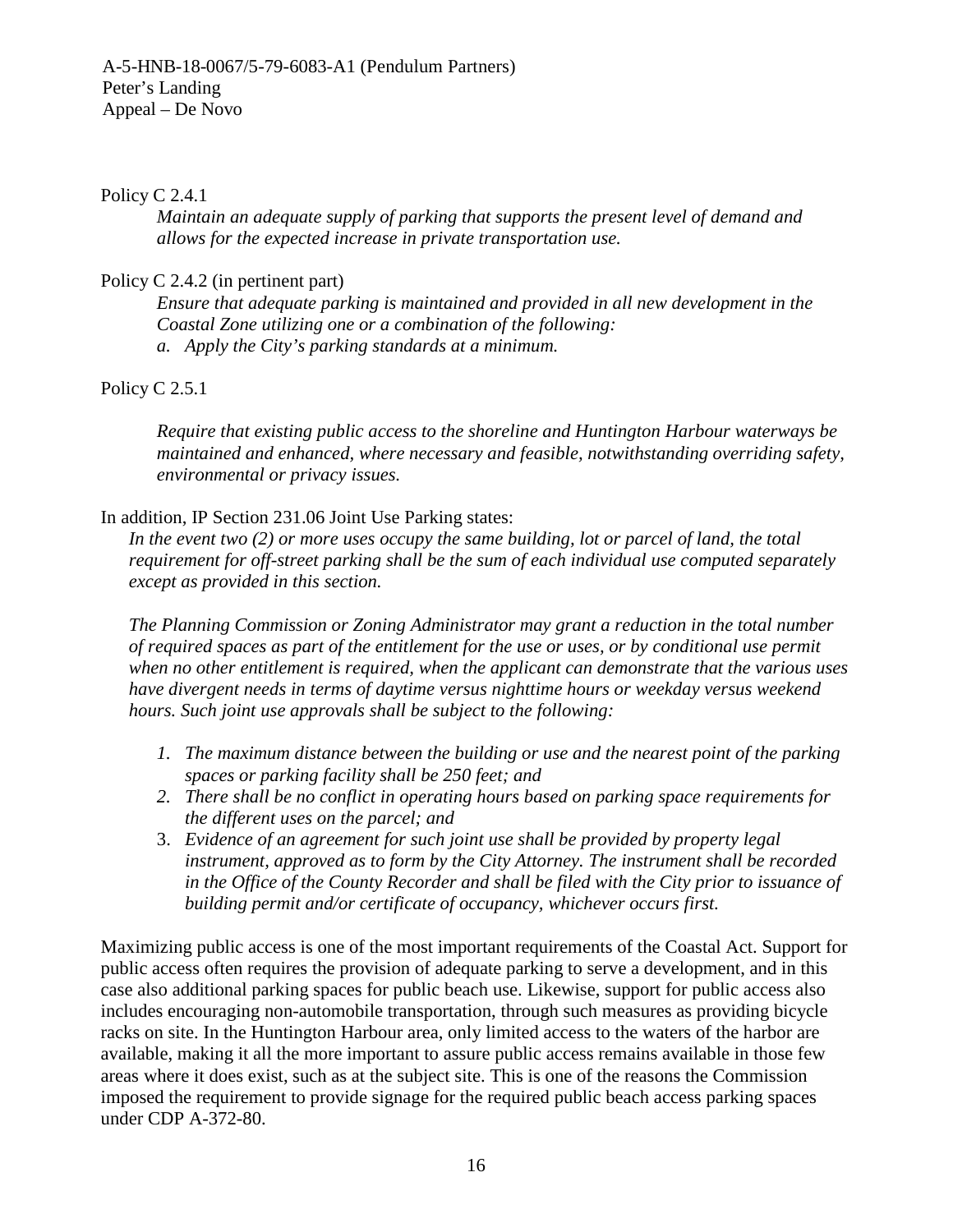As stated earlier, the subject site fronts on the waters of Huntington Harbour where there is a public walkway along the bulkhead. The public walkway extends along the harbor-front beyond the subject site in both directions for a distance of approximately 2,400 feet. The Peter's Landing commercial center provides a public plaza/park as well as public fishing opportunities, and public beach parking as well. In addition, approximately two blocks southwest of the subject site is the public ocean fronting sandy beach known as Sunset Beach. Protection of these public access opportunities at the subject site and in the vicinity is important. Both the certified LCP and the Coastal Act require that public access be protected and maximized; and both find that adequate parking is important to assure that public access opportunities are supported. Both the LCP and Coastal Act also recognize the importance of providing bicycle racks as a means of supporting public access and as a means of supporting alternate transportation to the coast and coastal amenities. These requirements are reflected in the Coastal Act and LUP policies cited above.

## Parking: Vehicles

The availability of public parking in the area is already constrained, especially during peak use periods such as throughout the summer. Many older residences and commercial developments in the project vicinity pre-date current parking standards and do not provide enough parking to serve those developments. Thus, the on-street parking that is available is often usurped by overflow parking from these developments. The lack of adequate parking to serve commercial development leads to reductions in beach access.

In support of the LUP public access policies, the LCP Implementation Plan (IP) provides the parking standard identifying the number of parking spaces to be provided with various types of development. The IP requires that development provide the full complement of parking spaces required for each use on site, with two exceptions as described in IP Sections 231.06 and 231.08. The parking program approved by the City is a shared use parking program, which is allowed by Section 231.06 of the certified IP.

The proposed Shared Parking Plan is reflected in the Parking Demand Analysis Letter #1 for Peter's Landing Marina Project, prepared by Linscott, Law & Greenspan Engineers, dated 5/23/2018 (Parking Analysis, Exhibit 6). The Parking Analysis evaluates the parking requirements of the commercial center based upon the proposed uses and square footages. The Parking Analysis applied the Urban Land Institute's Shared Parking methodology. Shared Parking methodology considers parking usage patterns based upon the parking demand for each type of on-site use by various times of day and day of the week. The Parking Analysis quotes the Urban Land Institute shared parking definition as "*a parking space that can be used to serve two or more individual land uses without conflict or encroachment*."

The Shared Parking methodology is based on the understanding that, typically, a mix of land uses results in an overall parking demand that is less than the sum of the individual peak requirements for each land use tabulated separately. This is based upon different peak parking demands of the mix of uses. For example, the peak office parking demand would occur on weekdays between approximately 10 am and 3 pm, whereas peak use for fine/casual restaurants would occur between 7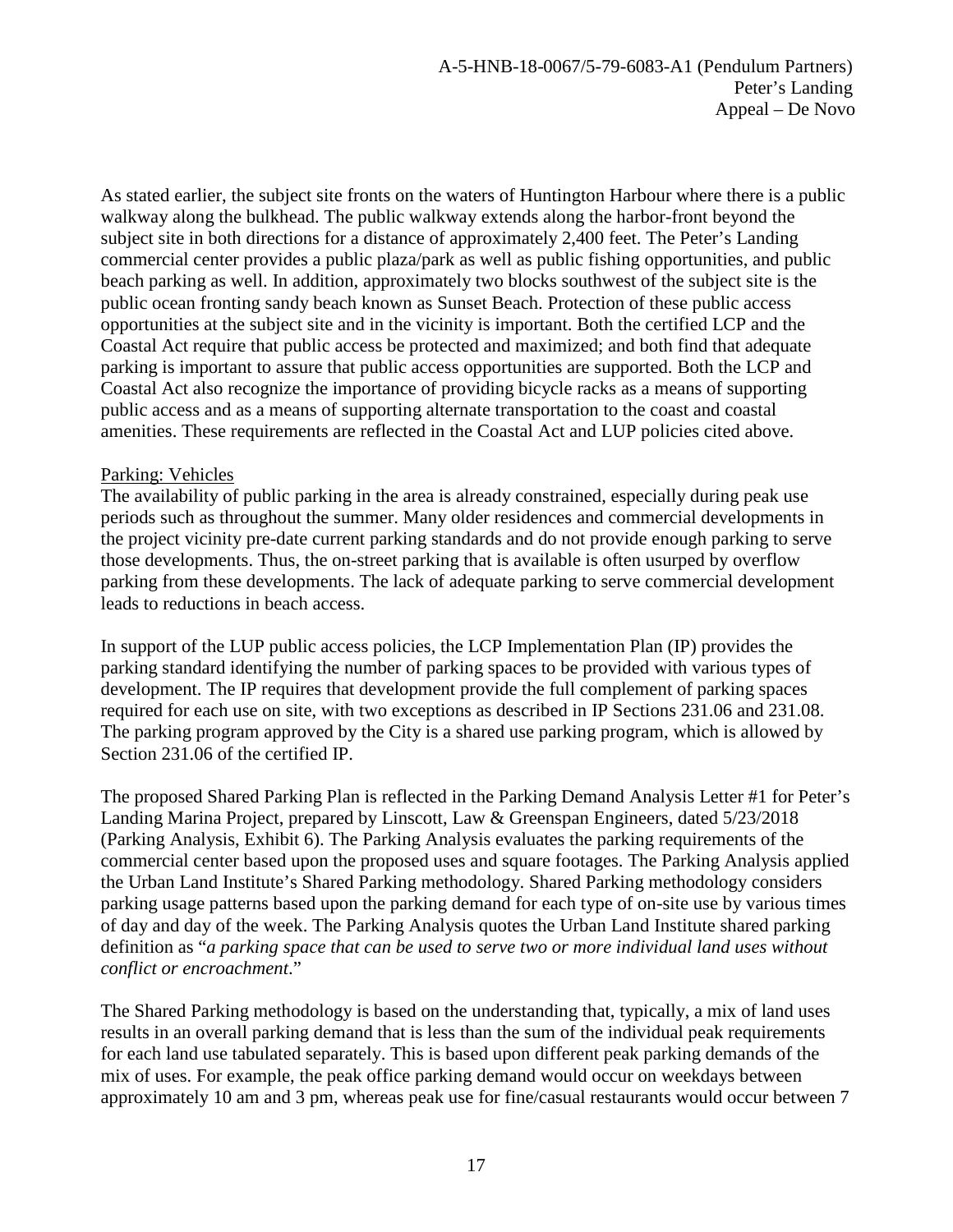pm and 9 pm on weekends. Likewise health club use would peak between 6 pm and 7pm on week days and between 5 pm and 6 pm on weekends.

The Parking Analysis found that, for the proposed project, based on the proposed mix of uses, peak demand would be 651 parking spaces and would occur at 1 pm on a week day. This peak parking demand includes parking required to serve the marina, as well as the 72 public beach parking spaces required by CDP A-372-80. The subject site provides 693 parking spaces. Thus, based upon the Parking Analysis, as proposed development would meet peak parking demand, or even exceed it by up to 42 parking spaces.

The Parking Analysis states: "*It should be noted that the 'demand' results of the shared parking calculation are intended to be used directly for comparison to site supply. No further adjustments or contingency additions are needed because such contingencies are already built into the peak parking ratios and time of day profiles used in the calculation.*"

The Parking Analysis calculated the parking demand based upon anticipated future build out of the commercial center, including an additional 2,666 square feet of uses for a total of 101,489 square feet of mixed commercial uses. The current commercial center includes 98,823 square feet of mixed uses (restaurant, retail, office). According to the applicant, the additional, future uses are expected to be outdoor dining use. Although the Parking Analysis finds that adequate parking is available to serve the additional development, a plan depicting where the additional uses (whether outdoor dining or other) has not been provided by the applicant. The Commission cannot approve 2,666 square feet of future use, without knowing the specifics of the use including the specific type of use and where the use will be located. This is especially important in this case, given the existing public access available on-site, including the public, harbor-front walkway. The existing on-site public access must be protected. Whether the future development would adequately preserve public access cannot be known if the location of potential future development is not known. For example, if the future development would adversely impact continued public use of the public harbor-front walkway, even though adequate parking would be available, the future development could not be found to be consistent with the public access policies of the certified LCP or the Coastal Act. Adequate parking is one aspect of assuring public access with new development. But there must also be assurances that development will not physically interfere with public access. The Commission is not at this time reviewing a request for or issuing a permit for the additional 2,666 square feet of new uses. Nevertheless, the parking analysis has indicated that there is sufficient onsite parking to support the existing 98,823 square feet of current uses onsite and, therefore, the Commission finds that the proposed development (which does not include the additional 2,666 square feet of additional uses) and the proposed shared parking program is consistent with the public access policies of Chapter 3 of the Coastal Act.

Even though the Parking Analysis finds there would be adequate parking to serve both the existing development and up to 2,666 square feet of additional development, the provision of adequate parking is not the only basis for determining whether a project would result in adverse impacts on public access. In this case, because it is currently anticipated that the 2,666 additional square feet would be largely directed to outdoor dining, the placement of that dining particularly relative to the previously required public spaces on the site, would need to be evaluated. Accordingly, future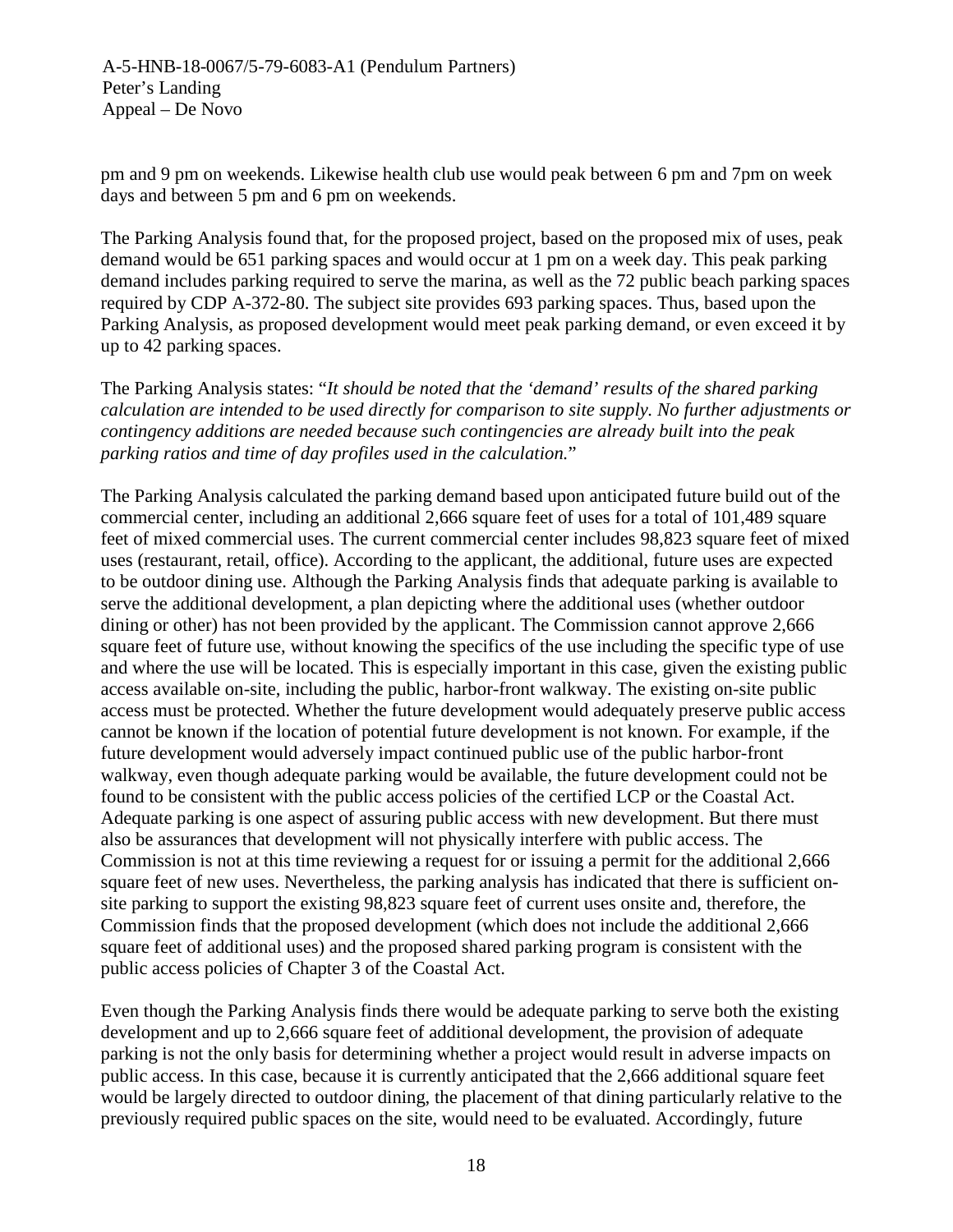development at the site, including the anticipated up to 2,666 square feet of additional commercial area at the site, would need an amendment to this permit, or a new coastal development permit in order to assure that public access will be preserved. For this reason a special condition is imposed which requires that future development will need to obtain approval of an amendment to this Coastal Development Permit or a new Coastal Development Permit. Therefore, only as conditioned to require an amendment to this CDP or a new CDP for any future development, can the proposed development be found to be consistent with the public access policies of the City's certified LCP and the Coastal Act.

In addition, Section 231.06 *Joint Use Parking*, subsection 3 requires that a joint use parking program be subject to the following: "*Evidence of an agreement for such joint use shall be provided by proper legal instrument, approved as to form by the City Attorney. The instrument shall be recorded in the Office of the County Recorder and shall be filed with the City prior to issuance of building permit and/or certificate of occupancy, whichever occurs first*." Without such a recorded agreement, there is no assurance that the standards outlined in the *Parking Demand Analysis* and as reflected on the plan titled *Peter's Landing Parking Management Plan – May 2018* (Exhibit 7 of this staff report) would be implemented in a manner to assure that adequate parking is indeed provided as described and remains for the life of the development. Therefore, a special condition is imposed that requires that a Joint Use Parking Agreement be recorded as required by Section 231.06.3 of the certified IP. This is necessary to assure that the parking as proposed is carried out for the life of the project. Only as conditioned, can the proposed development be found to be consistent with the public access policies of the Coastal Act and the certified LCP.

#### Parking: Signage

The Commission's earlier approval of CDP A-372-80 for Peter's Landing required that on-site parking spaces be provided for public beach access, available to the general public. The Commission originally found that the Peter's Landing commercial development could only be found to be consistent with the public access policies of the Coastal Act if both the on-site parking spaces were available for public beach access AND that signage alerting the public of the availability of these spaces was provided. Without such signage it is unlikely that the general public would know that general public parking is available on the site regardless of whether a member of the public patronizes any of the commercial establishments on the site or not. Without public signage notifying the public that such parking is available, and thus without knowledge of that the spaces are for public beach use, it is unlikely that a member of the general public would take advantage of the public beach access parking available on the site. Without such signage public access is not maximized as required by the public access polices of the Coastal Act and the City's certified LCP. It would also be inconsistent with the Commission's original approval of the Peter's Landing development.

Thus, in re-visiting the appropriate amount of parking required for the Peter's Landing development, it is important that in addition to providing the required on-site public beach access parking spaces, the signage required to make the public aware of the availability of the public parking spaces on-site also be required. Without providing the informational signage, the effectiveness of providing public beach parking spaces on site would be significantly diminished.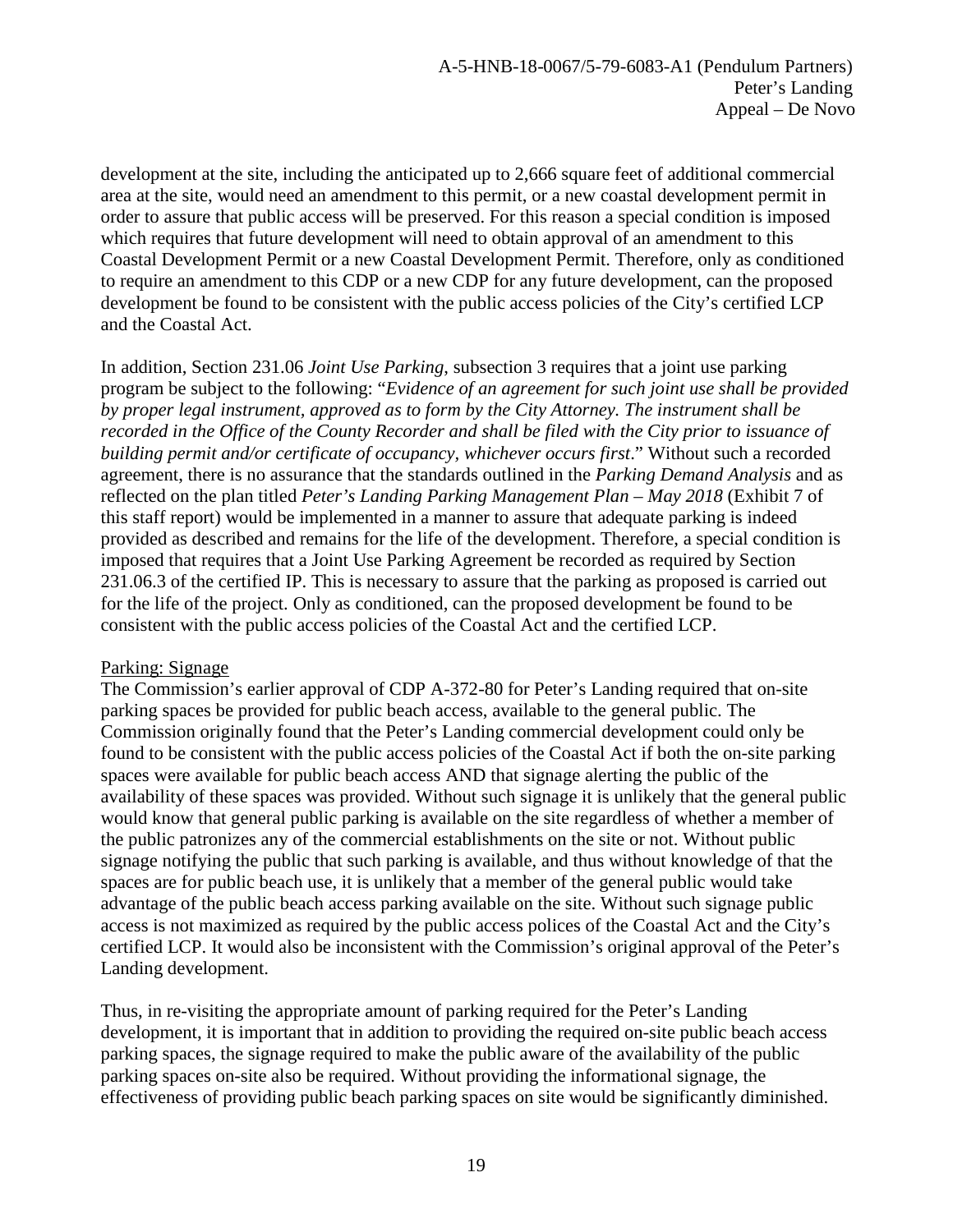Even when 72 public access parking spaces are provided, if the spaces are not signed as available to the public, public access would not be maximized.

To address this, the applicant has provided a Parking Analysis (Linscott, Law & Greenspan, 5/23/2018) prepared for the project which recognizes that 72 spaces must be available for public beach access. The applicant has proposed the required parking spaces, as reflected in the Parking Analysis and on the *Peter's Landing Parking Management Plan – May 2018* (Exhibit 7). The Commission's earlier approval also required that the availability of these public beach access parking spaces be promoted with signage. The applicant has now posted the required public access parking signage within the applicable area of the parking lot. In addition, the applicant is proposing to add an additional, larger sign that would be visible to motorists traveling along Pacific Coast Highway, consistent with the requirements of the Commission's earlier approval.

The parking lot signage ranges in size from 12" by 24" to 12" by 36", with 1.5" high lettering. Such signs are suitably visible from cars already in the parking lot. To be seen from a moving vehicle traveling along Pacific Coast Highway, where the posted speed limit is 45 miles per hour, a sign and the sign's lettering would need to be larger. To accomplish this, the applicant is proposing a larger sign to be placed along the Pacific Coast Highway edge of the property in the area of the beach access parking spaces on subject site. However, the specific location of the sign is not identified in the proposed Coastal Access Signage Plan or depicted on the *Peter's Landing Parking Management Plan – May 2018* (Exhibit 7). Also, the sign would need to be two-sided and placed such that the face is perpendicular to Pacific Coast Highway, so as to be visible to motorists traveling in either direction. These aspects are not included in the currently proposed signage plan. Therefore, a special condition is imposed which requires the applicant to submit a revised Coastal Access Signage Plan that retains the proposed parking lot signage as described therein, but also addresses these specifics regarding signage visible from Pacific Coast Highway. In its earlier approval, the Commission required "adequate signing along Pacific Coast Highway indicating the availability of the parking to the public." The Commission found then that signage promoting the availability of the public access parking was necessary in order to find the commercial center project consistent with the public access policies of the Coastal Act. Still today, without such signage, the public beach access parking spaces would not effectively promote public access. Therefore, only as conditioned for these revisions to the Coastal Access Signage Plan, can the applicant's Coastal Access Signage Plan be found to be consistent with the public access policies of the City's certified LCP and the Coastal Act.

# Parking: Bicycles

In addition, the Commission also originally found that the Peter's Landing development could only be found to be consistent with the public access policies of the Coastal Act when 50 bicycle racks were provided on-site. Section 30252 (3) of the Coastal Act requires non-automobile circulation within a development, and the provisions for the use of bicycles in and around the development would be consistent with that policy. Bicycle racks promote additional public access and recreation, as well as encourage the use of alternative transportation to the coast, other than private automobiles. Without the previously required bicycle racks, public access is not maximized.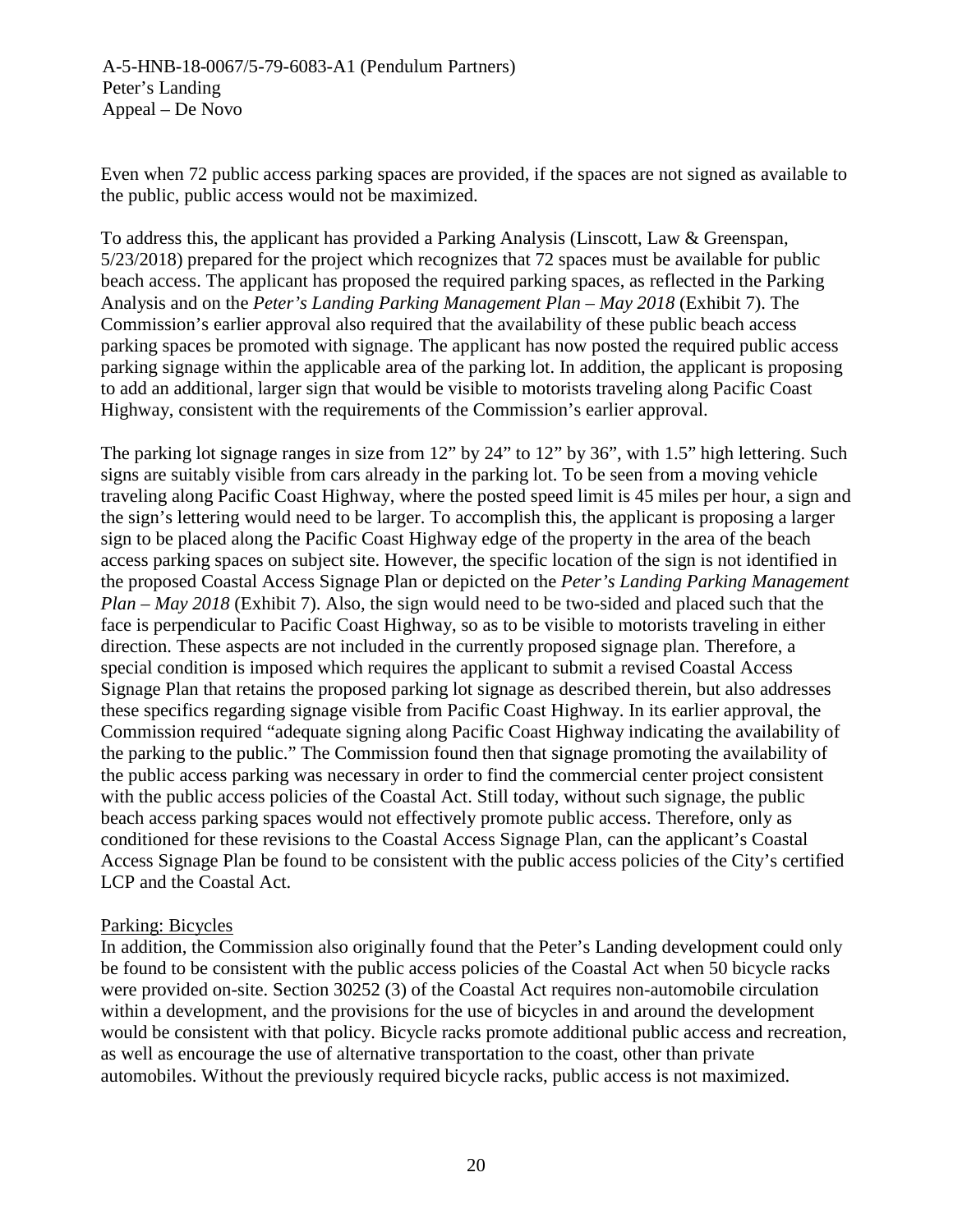The applicant's proposal includes the provision of bicycle racks sufficient to serve 50 bicycles, as reflected on the project's proposed landscaping plans and on the proposed Bike Parking Exhibit, prepared by Conceptual Design & Planning Company, dated 1/29/2019 (Exhibit 8). As proposed, a total of fifty bicycle racks will be placed throughout the site, at the six main entries of the commercial center. With the provision of these bicycle racks, in locations readily seen by visitors to the site, the proposed project is consistent with the Commission's earlier approval which found that such bicycle parking was necessary to meet the public access requirements of the Coastal Act. Therefore, the Commission finds that this aspect of the project is consistent with the public access policies of the Coastal Act and the City's certified LCP.

## Public Harbor-front Walkway & Other Public Amenities

As a condition of its 1976 approval of the original CDP at the subject site, the Commission required provision of a lateral public access walkway adjacent to the harbor waters, along the site's bulkhead. The public walkway is present at the subject site, consistent with the requirements of the Commission's earlier approval. The current unobstructed width of the harbor-front public walkway is a minimum of 10 feet, expanding in areas of the cantilevered overlooks which extend 5 feet beyond the bulkhead. In addition, the current project proposes upgrades to the existing public park/plaza area that include shaded (by steel trellis) and open seating areas, fire table, bocce court, grassy area (synthetic turf), oversize lawn games (such as Connect 4, Jenga, or Tic Tac Toe), and a child's play structure. Additional seating is proposed to be located throughout the common areas of the site along the water's edge (Exhibit 9). The applicant has proposed these amenities in a manner that will allow coastal visitors to enjoy the park plaza and common areas without having to patronize any of the site's commercial establishments.

It should be noted that the project approved by the Commission under CDP P-76-8742 included a "23,400 square feet plaza providing a 180 lin. ft. view corridor." The proposed project plans indicate that the current public plaza/park is 8,582 square feet and the distance between buildings (the view corridor) is 121 feet 3 inches. However, it appears from the project plans that the distance between buildings in the area of the plaza is a bit wider, approximately 10 feet wider per side, because these areas are identified as "patio" on the project plans. It is not clear from the record whether the 23,400 square foot figure refers to a single plaza area in the location of the proposed plaza, or if it includes other common areas on site such as a second open area in the southeast corner of the site adjacent to and inland of the public walkway, the five cantilevered marina overlook areas, some areas along the parking lot, and, possibly the waterfront walkway area.

There is an existing grassy knoll with a small kiosk in the area of the proposed public plaza/park. The kiosk is currently vacant and last served as the ticket booth for a now defunct gondola ride business. The width of the gap between buildings in this area has been the same since the original construction of the commercial center pursuant to the earlier CDPs, so it is difficult to see where a single 23,400 square foot plaza would have been accommodated on the site. Nevertheless, the proposed project will maintain the required public park/plaza area where one is currently located and is proposing to provide additional public seating areas consisting of three seating groupings in the southeast corner of the site adjacent to the public walkway, and in the cantilevered areas on the waterside of the public walkway. All of these public seating amenities, from which the public may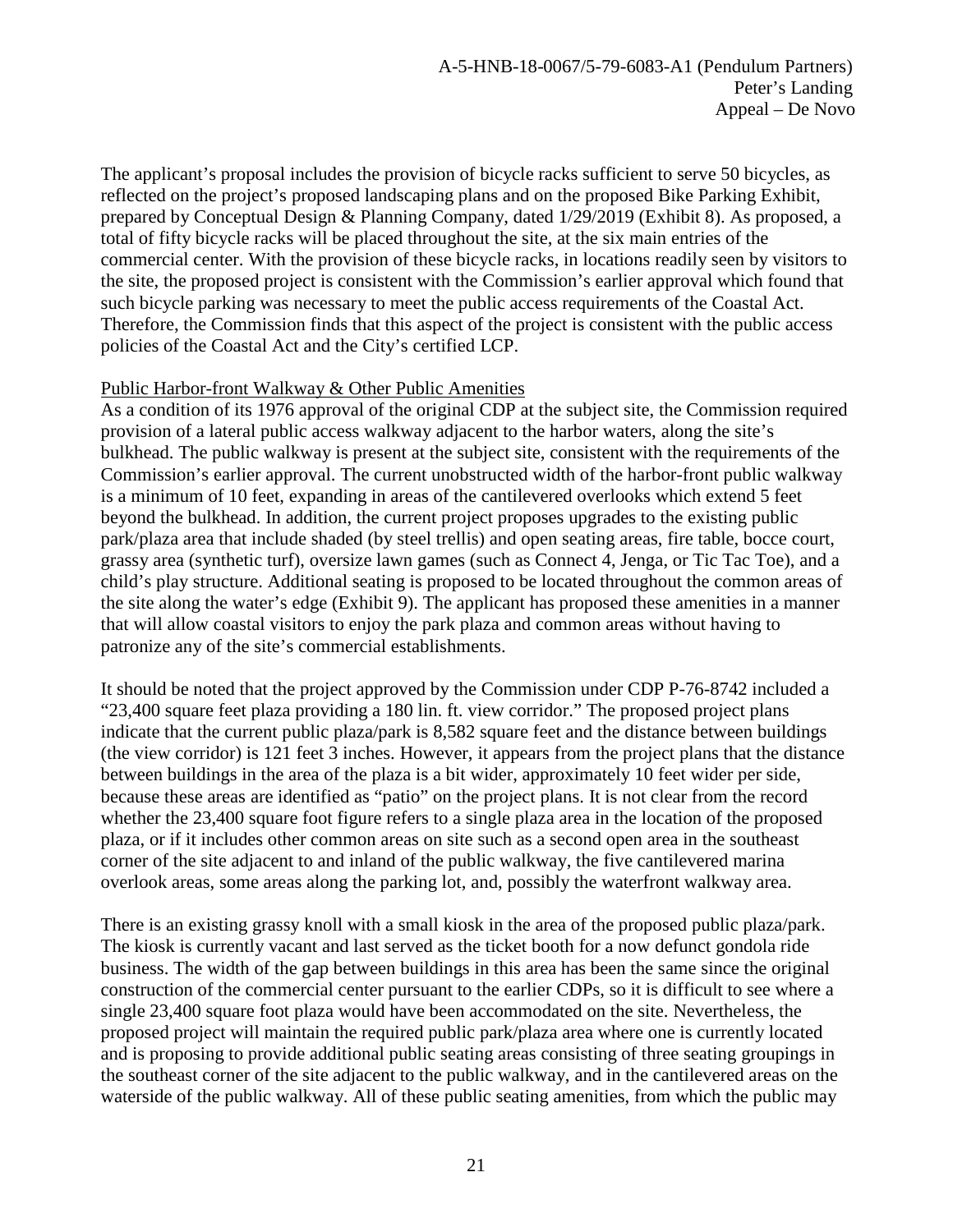A-5-HNB-18-0067/5-79-6083-A1 (Pendulum Partners) Peter's Landing Appeal – De Novo

enjoy views of the marina and harbor beyond, would act as a public plaza area and provide public benefits.

The current proposal, however, includes outdoor dining area within the public walkway, as depicted on the proposed landscape plans. The outdoor dining would be located along an approximately 45 feet length of the walkway, opposite the larger building (Building 6 on the project plans), along the southwest side of the "U" shape of the walkway (at the "bottom" of the "U")<sup>[10](#page-21-0)</sup>. The tables and chairs, as depicted on the proposed landscape plans, would occupy approximately 4 feet of the 10 foot wide public walkway, in the area closest to the water. In addition, it is assumed that wait staff would need to traverse back and forth within the public walkway to serve these tables in the public area. Private commercial uses (such as restaurant uses) within public areas can have adverse impacts on public access. Even when a portion of the public walkway ostensibly remains open for public use, oftentimes the presence of private diners and servers deters the public from walking through, feeling they are intruding upon the private dining activities. Also, the outdoor dining shown on the project plans is located immediately adjacent to the waterward side of the public walkway, impeding to some extent, the public's view toward the water.

Moreover, as reflected in the project's Parking Analysis, additional development (likely outdoor dining) of up to 2,666 square feet is contemplated in the future (though not specifically proposed at this point)<sup>11</sup>. It is important to assure that the public areas and amenities required by the Coastal Commission in its original approvals of the development are not diminished or lost entirely. Although the Parking Analysis demonstrates that the site could provide adequate parking to serve some additional development, public access impacts in addition to parking must also be evaluated. For example, outdoor dining in the public walkway could either physically displace or psychologically prevent public use of the public harbor-front walkway and/or other public areas such as the public park/plaza, or other public seating areas scattered throughout the development.

However, it is also possible that some outdoor dining at the site might enhance the visitor experience, when it is demonstrated that visitors who are not restaurant patrons will still be comfortable accessing all the public amenities at the site. Thus, because it is not known at this time specifically what additional development may be proposed in the future or where it will be located, an evaluation of impacts to public access (or other LCP protected resources) cannot be undertaken. At this time, it may be premature to outright prohibit outdoor dining at the site. Therefore, if the applicant decides in the future to propose outdoor dining, an amendment or new Coastal Development Permit would be required. If such a request is made, the application must include sufficient evidence to determine whether and how public access, especially within the public areas of the site, will be protected. For this reason a special condition is imposed which requires that future development will need to obtain approval of an amendment to this Coastal Development Permit or a new Coastal Development Permit. For the time being, the project will maintain the existing public park/plaza area and the public walkway, and the other common areas for the benefit

<span id="page-21-0"></span><sup>&</sup>lt;sup>10</sup> Although the Peter's Landing commercial center site is "L" shaped, the walkway itself extends along the three sides of the marina. It also extends in either direction beyond the "U" shape. The reference here to the "U" shape is intended

<span id="page-21-1"></span> $\frac{11}{11}$  No plans depicting the contemplated additional development have been submitted.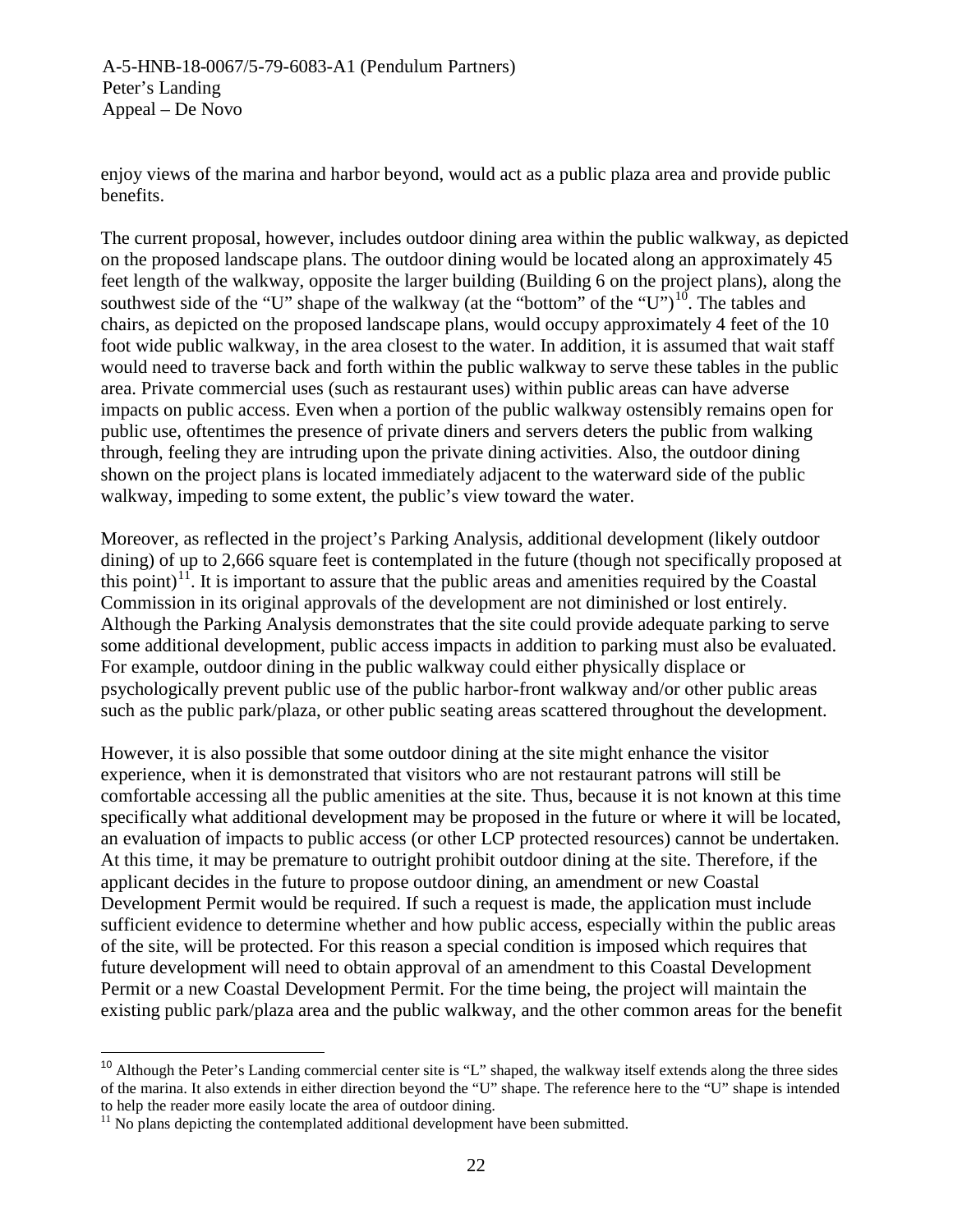of public access. Therefore, only as conditioned can the proposed development be found to be consistent with the public access policies of the City's certified LCP and the Coastal Act.

## <span id="page-22-0"></span>**D. MARINE RESOURCES AND HABITAT**

The certified LCP includes the following polices regarding protection of marine resources and the biological productivity of coastal waters, and protection of sensitive habitat:

Policy C 6.1.2 *Marine resources shall be maintained, enhanced, and where feasible, restored. Special protection shall be given to areas and species of special biological or economic significance*.

# Policy C 6.1.3

*Uses of the marine environment shall be carried out in a manner that will sustain the biological productivity of coastal waters and that will maintain healthy populations of all species of marine organisms adequate for long-term commercial, recreational, scientific, and educational purposes.*

# Policy C 6.1.4

*The biological productivity and the quality of coastal waters, streams, wetlands, estuaries, and lakes appropriate to maintain organisms and for the protection of human health shall be maintained and, where feasible, restored.*

Subsequent to the Commission's finding of Substantial Issue on the appeal of the City's approval of the Shared Parking Plan for the proposed project and prior to preparation of this staff report, blackcrowned night-heron and snowy egret activity was discovered in the trees on the subject site. Coastal Commission staff observed a number of black-crowned night-herons occupying trees at the subject site. The applicant had been conducting routine tree trimming at the site. However, when apprised by Commission staff of the presence of the herons/egrets in the trees at the site, the applicant agreed to cease all tree work and to submit a Tree Trimming and Management Plan (prepared by Hamilton Biological, Inc., dated 4/26/2019) to address the birds' presence on-site.

The Tree Trimming and Management Plan (TTMP) states: "*An initial evaluation of colonial waterbird nesting and roosting was completed by Hamilton Biological in April 2019, with documentation of several roosting Snowy Egrets (Egretta thula), and a few broken eggshells of either Snowy Egrets or Black-crowned Night-Herons (Nycticorax nycticorax) under two coral trees on the property. Accumulations of guano, or "whitewash", beneath several melaleuca and coral trees on the property indicated that herons/egrets routinely roost in several trees not currently used for nesting. The initial evaluation revealed no indication of colonial waterbirds using any of the palm trees on the site for nesting.*" The TTMP continues: "*An eBird checklist from June 23, 2016 [\(https://ebird.org/view/checklist/S30363743\)](https://ebird.org/view/checklist/S30363743) reported nesting at the site by Black-crowned Night-Herons (four juveniles; Snowy Egrets (20+ adults plus at least eight nests with young of different ages, plus some recently-fledged juveniles); and possibly Great Egrets (two "seemed to be sitting on nests").*" Based on information contained in the TTMP (in addition to Commission staff's observation at the site), it is evident that the site supports egret and heron nesting and roosting.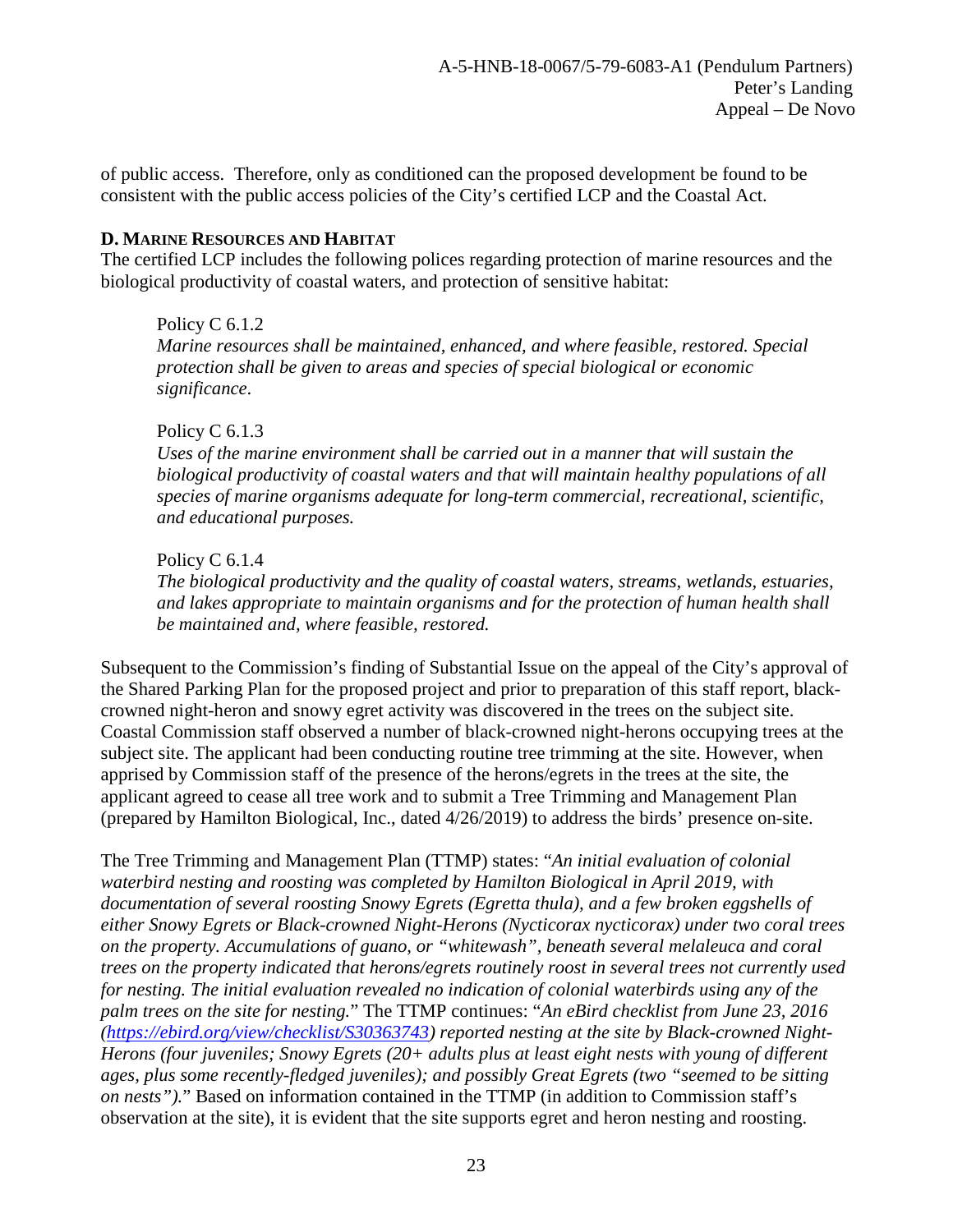"Development" is broadly defined by Section 30106 of the Coastal Act and includes "the removal or harvesting of major vegetation other than for agricultural purposes, kelp harvesting, and timber operation." "Development" is also defined by Section 245.04(J) of the City of Huntington Beach LCP as including "the removal or harvesting of major vegetation." The trees at the site that support heron and egret nesting and roosting constitute major vegetation, and thus, trimming or removal of any of these trees and/or major branches is "development," and therefore, requires a coastal development permit.

It is important to ensure protection of nesting and roosting sites for egrets and herons, thereby protecting the local population of such birds and, by extension, the marine resources and biological productivity of the surrounding Huntington Harbour area, including Huntington Harbour itself and the Bolsa Chica Wetlands and the Anaheim Bay National Wildlife Refuge.

Herons and egrets experienced severe population declines at the turn of the  $20<sup>th</sup>$  century when they were hunted for their beautiful plumage which was highly prized for women's hats. Several laws outlawing hunting, including the 1918 Migratory Bird Treaty Act, were passed and heron and egret populations recovered. While heron and egret populations are no longer threatened, the wetland ecosystems upon which they depend are in trouble. The United States Geologic Survey conducted a study of wetland loss in the United States between the 1780's and 1980's. California has lost the largest percentage of original wetland habitat (91%) of all the states  $^{12}$ . It is now estimated that California has less than 500,000 wetland acres remaining (from an estimated 5 million in 1780). This is less than one-half of one percent of California's total acreage.

In southern California, many wetlands have been replaced by marinas and herons and egrets have adapted by relocating their roosting and nesting sites to stands of tall non-native pines, palms, ficus, and coral trees within highly developed areas. This relocation to non-native trees near marinas is due to the virtual absence of any native trees, the proximity of the non-native trees to primary foraging habitat, and the height of the non-native trees which affords protection from predation and disturbance. Herons and egrets utilize these trees for both roosting and nesting. In many southern California locations, herons and egrets roost at colony sites all year<sup>[13,](#page-23-1) [14](#page-23-2)</sup>. Herons and egrets are normally shy and retiring birds that are sensitive to human disturbance. The fact that they have established roosting and nesting sites in areas of high human density and disturbance suggests that suitable roosting and nesting areas are scarce.

The major determinate of heron and egret colony location is suitable wetland foraging habitat. An average Snowy Egret foraging trip is 1.7 miles from roosting and nesting sites to their main foraging area<sup>[15](#page-23-3)</sup>. The trees at the Peter's Landing commercial center are located less than 400 feet

<span id="page-23-0"></span><sup>&</sup>lt;sup>12</sup> United States Geologic Survey: <u>http://wwwlnpwrc.usgs.gov/resource/wetlands/wetloss/summary.htm</u> <sup>13</sup> Butler, R. W. 1992. Great Blue Heron. *In* The Birds of North America, No. 25 (A. Poole, P.

<span id="page-23-1"></span>

Stettenhelm, and F. Gill, Eds.). Philadelphia: The Academy of Natural Sciences; Washington, DC: The American Ornithologists Union

<span id="page-23-2"></span><sup>14</sup> Parson, K. C. and T. L. Master. 2000. Snowy Egret (Egretta thula). *In* The Birds of North America, No. 489 (A. Poole and F. Gill, Eds.). The Birds of North America, Inc., Philadelphia, PA

<span id="page-23-3"></span> $15$  Parson & Master (2000) op. cit.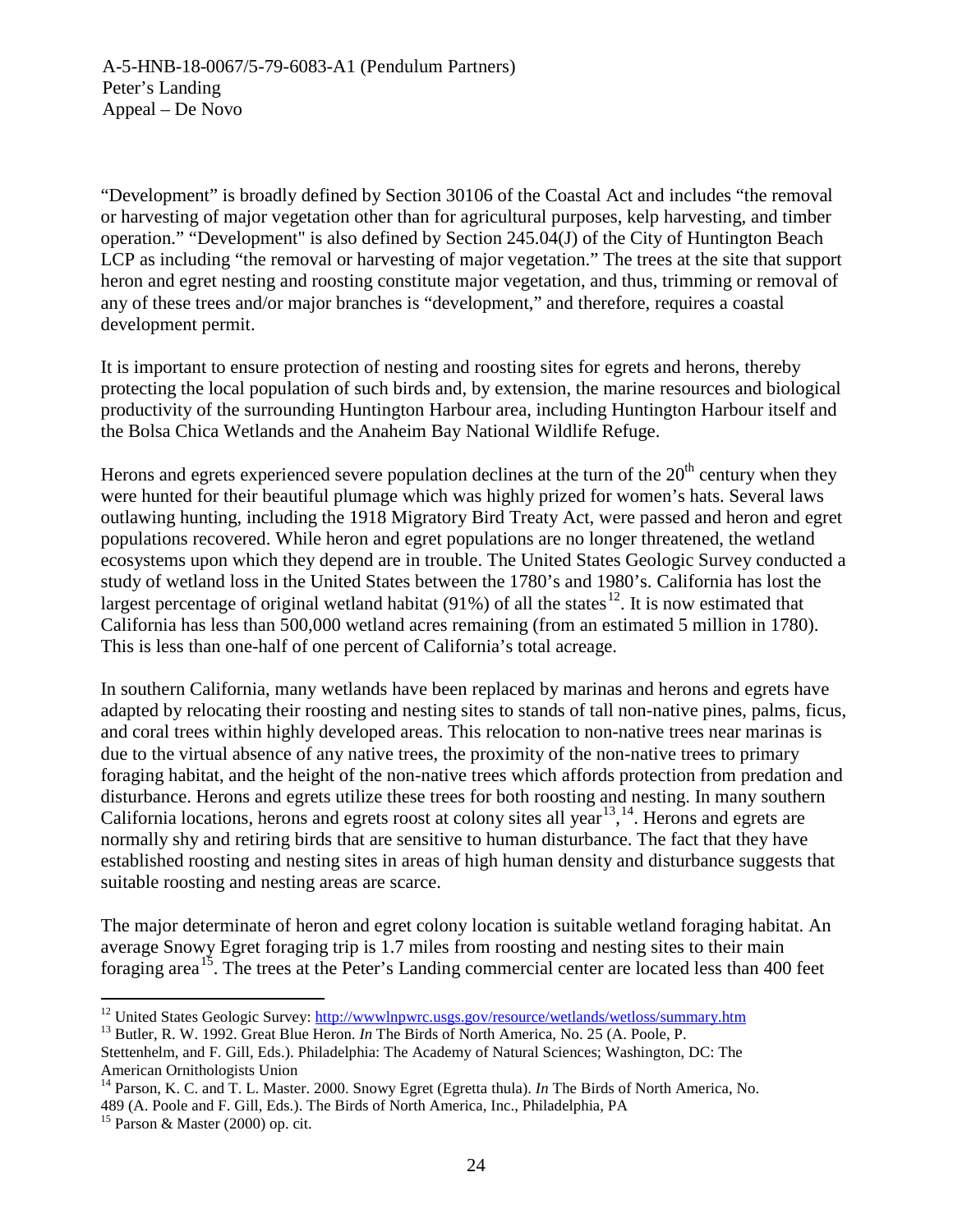from Huntington Harbor and about 2000 feet from the Seal Beach National Wildlife Refuge; both foraging areas for herons and egrets. The trees are also about a mile from the Bolsa Chica wetlands, another heron and egret foraging area. Herons and egrets roost and nest in the Seal Beach Wildlife Refuge and the Bolsa Chica wetlands.

It is likely that the reason herons and egrets have established nests and are roosting in the trees at the subject site, as they are doing in non-native tree stands in other parts of coastal southern California such as Ventura Harbor, Marina del Rey, Long Beach, and other areas of Huntington Harbour (i.e. Tennis Estates), is a lack of suitable nesting and roosting areas in remaining local wetlands. In addition to proximity to primary foraging habitat, predation and disturbance also influence heron and egret choice of roosting and nesting tree species and locations. Herons and egrets select nest sites difficult for mammalian predators to reach and in areas distant or removed from disturbance. In urban areas this translates into a preference for tall trees. Raccoons are one of the top heron and egret nest predators in Southern California<sup>[16](#page-24-0)</sup>. Tall trees are the main deterrent to raccoon predation. Dense foliage that provides camouflage and protection is also important in southern California as a deterrent to predation from birds such as American crows, *Corvus brachyrhynchus*, who prey on eggs and chicks and red-tailed hawks, *Buteo jamaicensis[17](#page-24-1)*. Both herons and egrets choose specific trees that are within a specific distance of primary foraging grounds and are safe from predation and disturbance. Herons do habituate to nonthreatening repeated activities which explain the location of Southern California heronries in highly disturbed areas.

Herons and egrets are integral components of fully functioning wetland ecosystems. They are top predators whose foraging activities maintain a balance in prey populations. Wetlands lacking such top predators may be subject to invertebrate, amphibian, reptile, rodent, and fish population explosions, eutrophication events, disease outbreaks, and any number of other unsustainable cycles<sup>[18](#page-24-2)</sup>. Southern California wetlands are experiencing pressure from a number of fronts including loss of native species, loss of area due to development, invasive species, and pollution. Herons and egrets are critical members of wetland ecosystems and their roosting and nesting colonies provide very important ecosystem functions. The trees on the subject site fit the criteria for a heron and egret roosting and nesting site. The trees are within the foraging range required by the heron and egret species utilizing the trees. The trees are tall, thus distancing the birds from predation and disturbance, and have dense foliage that offers camouflage and protection from predation. Stands of trees such as those located on the subject property are an important natural resource and provide necessary ecological services for local southern California heron and egret populations, which, in turn, are critical to the healthy functioning of the nearby wetlands.

The applicant's proposed TTMP makes this recommendation: "*to determine the current status of nesting and roosting colonial waterbirds on the Peters Landing site, and to track such usage over time, a qualified biologist shall conduct a minimum of three surveys per nesting season (January 1* 

<span id="page-24-0"></span>

<span id="page-24-1"></span>

<sup>&</sup>lt;sup>16</sup> Parson & Master (2000) op. cit.<br><sup>17</sup> Parson & Master (2000) op. cit.<br><sup>18</sup> Keddy, P.A. Wetland Ecology: Principles and Conservation. 2000. Cambridge Univ. Press,

<span id="page-24-2"></span>Cambridge, United Kingdom. 614 pp.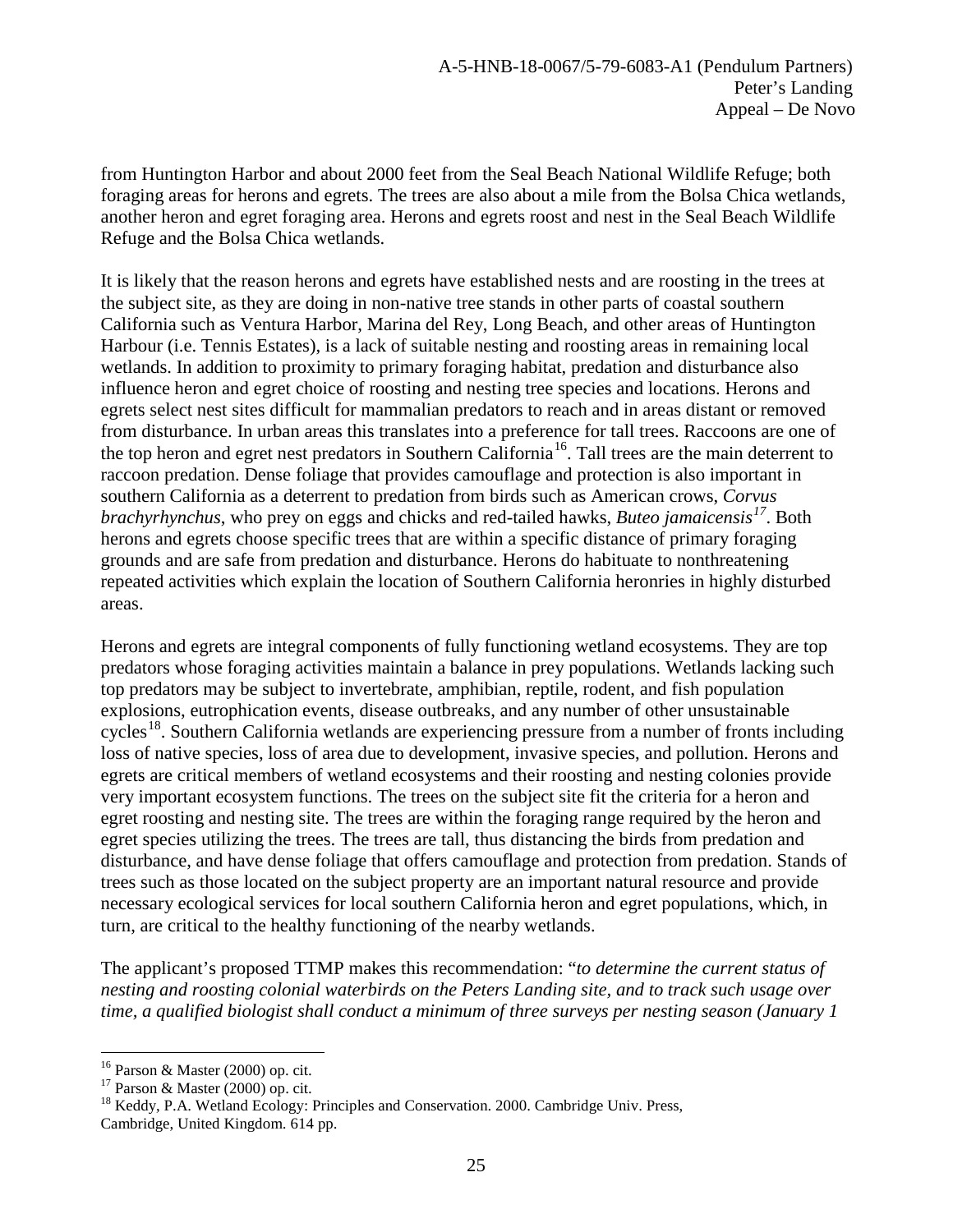*through September 30)*"; and, that "*an annual report, incorporating the methods and results of the nesting-season surveys, shall be provided to the City and the CCC with 90 days of completion of the year's final survey.*" The proposed TTMP also recommends that "*tree trimming (and removal when necessary and authorized) be undertaken as early as possible after the nesting season ends (including juvenile fledging).*" If the Tree Trimming and Management Plan is implemented as proposed, continued use of the site by the Egrets and Herons, is likely. Therefore, it is essential that the TTMP be implemented as proposed.

However, an additional requirement must also be imposed to assure protection of egrets and herons that use the site now and in the future, and thus protection of the very important wetland ecosystem functions the egrets and herons provide, as described above. The applicant or successor must notify the Executive Director prior to any tree trimming or removal at the site. Based on the seasonal reports required by the proposed TTMP, a determination will then be made as to whether the trimming/removal may proceed as proposed. Additional information may be requested of the applicant prior to making the determination. As indicated in the proposed TTMP, all trimming and removal (removal may occur only when it has been demonstrated to be necessary to protect life, health, property or essential public services as described in the TTMP or that it will have no effect on the function of the heronry), must occur outside the nesting season (except in the case of a documented emergency as defined in the TTMP). Only as conditioned to carry out the TTMP as proposed, and to notify the Executive Director of the Coastal Commission prior to any tree trimming or removal activities, and refraining from trimming and/or removal until authorized by E.D., can the proposed development be found to be consistent with the LCP policies requiring protection of marine resources and the biological productivity of coastal waters, and protection of sensitive habitat.

# <span id="page-25-0"></span>**E. PRIORITY OF USE**

The certified LCP includes the following policies regarding priority of use within the coastal zone:

# C 1.1.3

*The use of private lands suitable for visitor serving commercial recreational facilities designed to enhance public opportunities for coastal recreation shall have priority over private residential, general industrial, or general commercial development, but not over agricultural or coastal-dependent industry.*

# C 1.1.4

*Where feasible, locate visitor-serving commercial uses in existing developed areas or at selected points of attraction for visitors.*

# C 3.2.4

*Encourage the provision of a variety of visitor-serving commercial establishments within the Coastal Zone, including, but not limited to, shops, restaurants, hotels and motels, and day spas.*

The land use designation at the subject site is Commercial Visitor (CV) and the zoning is CV Visitor Commercial District. The Commercial Visitor designation allows uses such as hotels/motels,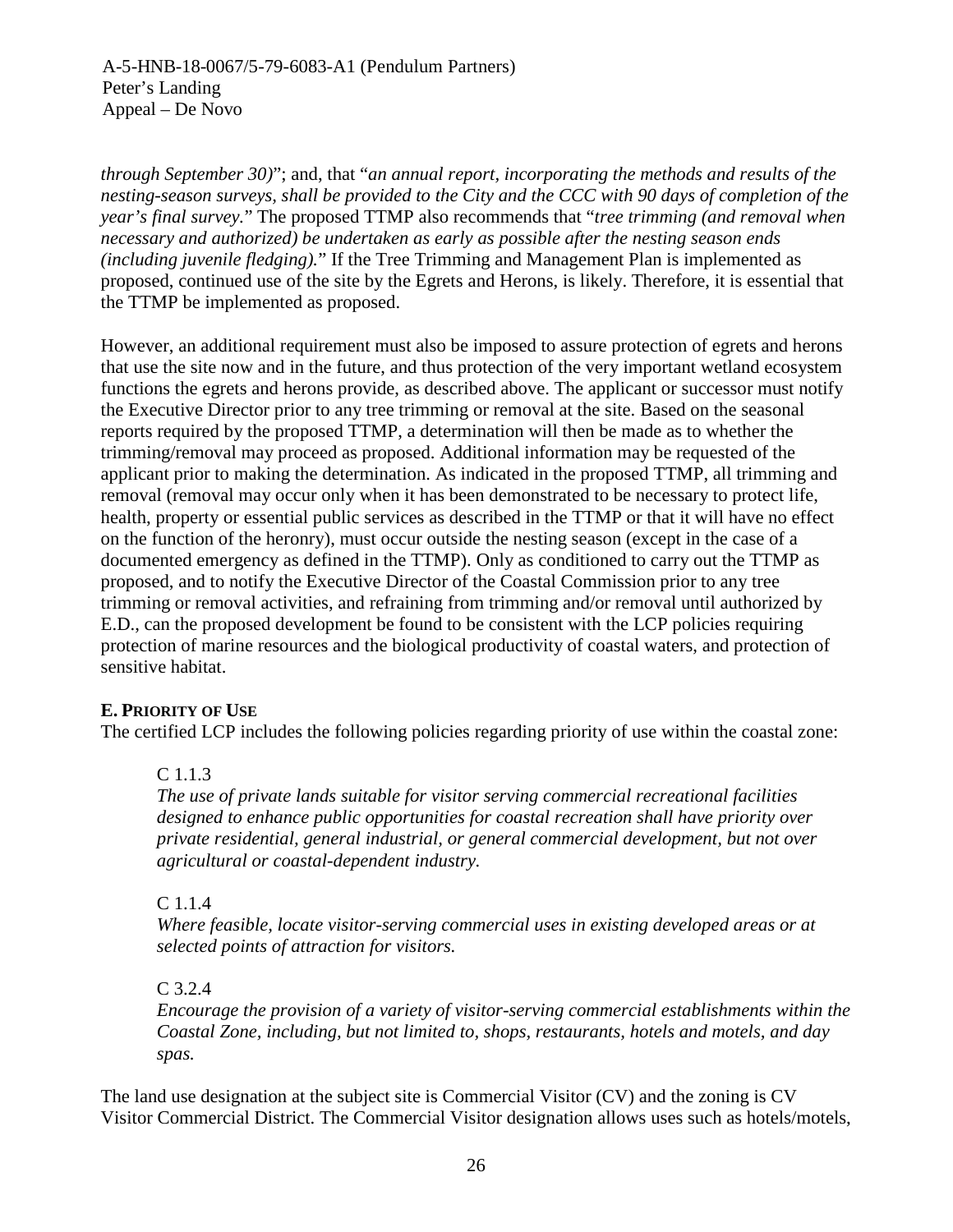restaurants, recreation-related retail sales, cultural uses (e.g. museums) and similar uses oriented to coastal and other visitors to the City. The Visitor Commercial District implements the Visitor Serving Commercial land use designation within the coastal zone and provides uses of specific benefit to coastal visitors. More specifically, the CV district provides opportunities for visitororiented commercial activities, including specialty and beach related retail shops, restaurants, hotels, motels, theaters, museums, and related services.

The proposed uses at the subject site, based on Table 2 of the Parking Analysis, are comprised of a mix of restaurant, retail, personal service (i.e. health club), office, and an existing church:

| Retail:   | 13,147 square feet;                                                                                                                                                                                               |
|-----------|-------------------------------------------------------------------------------------------------------------------------------------------------------------------------------------------------------------------|
|           | Restaurant: 30,117 square feet (the total restaurant from Table 2 is 32,783, however this<br>figure includes the future 2,666 square feet of development, which is<br>not included in this current CDP proposal); |
| Personal  |                                                                                                                                                                                                                   |
| Services: | $9,175$ square feet;                                                                                                                                                                                              |
| Office:   | 36,280 square feet                                                                                                                                                                                                |
| Church:   | 6,934 square feet                                                                                                                                                                                                 |

Thus, the total visitor serving uses at this Visitor Commercial site is currently less than 50% of the total site uses  $(13,147 \text{ sq. ft. retail} + 30,117 \text{ sq. ft. restaurant} = 43,264 \text{ VSC sq. ft.}/88,719 \text{ total sq. ft.}$  $= 48\%$ ). However, religious assembly uses are specifically allowed within the City's visitor serving zone pursuant to LCPA 2-09 (certified by the Coastal Commission on 8/13/2010). So if that use is eliminated from the site calculations, the overall percentage of visitor serving uses proposed at the site is 52%. In the Commission's approval of CDP P-76-8742, it found that the commercial development would encourage public use of the site by the provision of greater than 50% visitor serving uses. At that time the adjacent marina was also part of the single development approved under CDP P-76-8742. However, the marina is now under separate ownership. In any case, it is important that this designated visitor serving site retain predominantly visitor serving uses. That can be found to be the case with the currently proposed development, including the proposed mix of uses as well as the public amenities that will be provided on-site. However, it is important to assure that the mix of uses at the site remain a minimum 50% visitor serving (restaurant, retail, recreation, etc.). This means that future development must consider the mix of uses and maintain a minimum of 50% visitor serving uses. For this reason a special condition is imposed which requires that future development will need to obtain approval of an amendment to this Coastal Development Permit or a new Coastal Development Permit. Therefore, only as conditioned to require an amendment to this CDP or a new CDP, can the proposed development be found to be consistent with the priority of uses policies of the City's certified LCP.

# <span id="page-26-0"></span>**F. VISUAL RESOURCES**

The certified LCP includes the following policies regarding visual resources:

C 4.1.1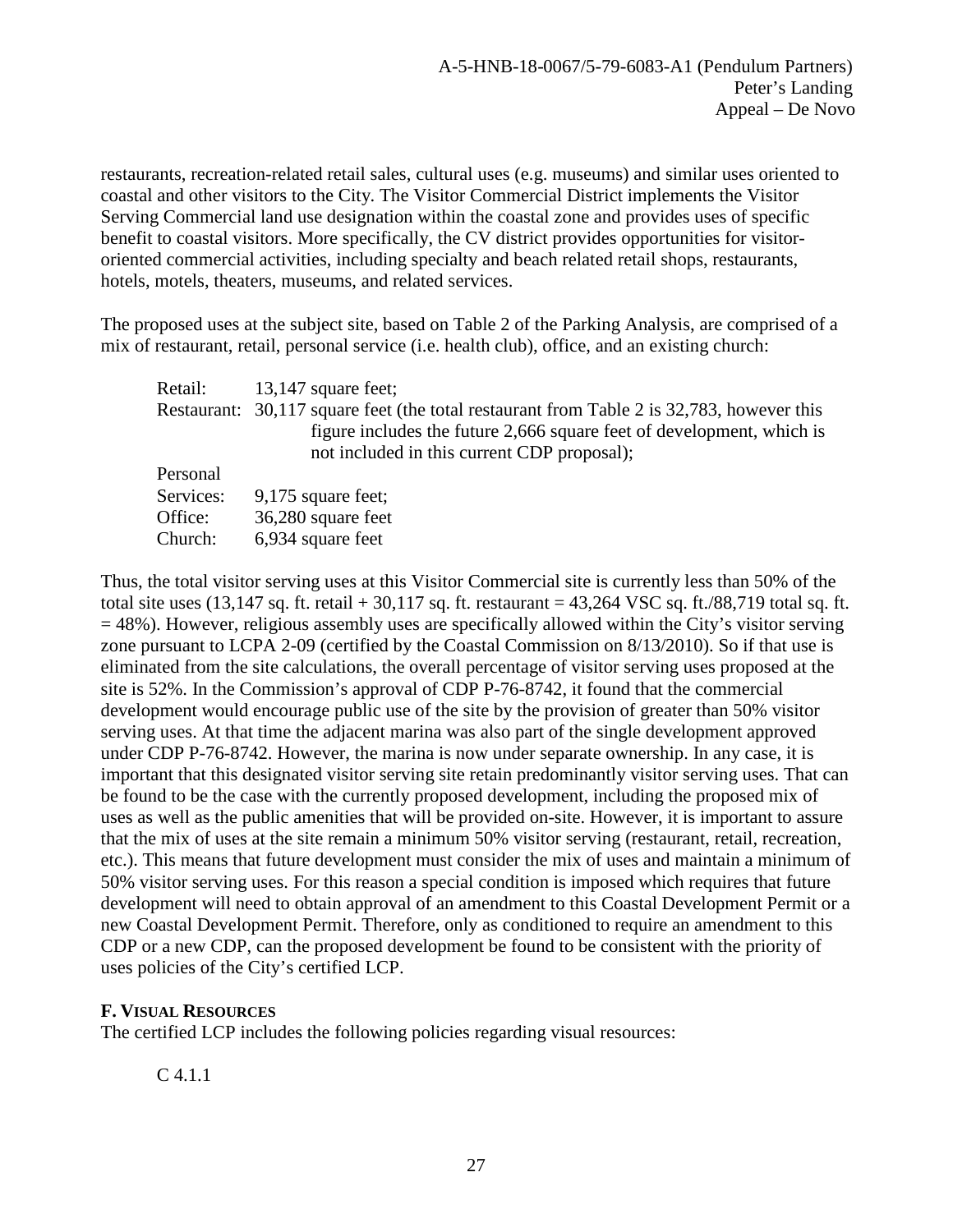*The scenic and visual qualities of coastal areas shall be considered and protected as a resource of public importance. Permitted development shall be sited and designed to protect public views to and along the ocean and scenic coastal areas.*

# $C<sub>4.2</sub>$

*Promote the protection of the Coastal Zone's visual and aesthetic resources through design review and development requirements.*

# C 4.2.1 [in pertinent part]

*Ensure that the following minimum standards are met by new development in the Coastal Zone as feasible and appropriate:*

- *a) Preservation of public views to and from the bluffs, to the shoreline and ocean and to the wetlands.*
- *c) Evaluation of project design regarding visual impact and compatibility.*

# C 4.2.2

*Require that the massing, height, and orientation of new development be designed to protect public coastal views.*

# C 4.2.3

*Promote the preservation of significant public view corridors to the coastal corridor, including views of the sea and the wetlands through strict application of local ordinances, design guidelines and related planning efforts, including defined view corridors.*

# $C<sub>4.5</sub>$

*Minimize the negative aesthetic impacts of signage in the Coastal Zone.*

# C 4.5.2

*Establish special regulations for on-premise signs within the Coastal Zone that may include but will not be limited to:*

- *a) Prohibition of signs that do not display information related to an activity, service or commodity available on the premises, excluding direction signage and informational signage for beach areas.*
- *b) Limits to the height, size, design and materials of signs.*
- *c) Prohibition of rooftop signs.*
- *d) Restrictions on the use of lights and moving parts in signs.*
- e) *Enforcement of maintenance controls.*

The public views in this area are views to and of the waters of Huntington Harbour. In addition, Pacific Coast Highway (PCH) is recognized as a Major Urban Scenic Corridor in the City's certified LCP. The Commission's approval of CDP P-76-8742 recognized a 180 linear foot view corridor across the area of the public plaza (believed to be the area of the currently proposed public park/plaza). The proposed project will also provide a view corridor in this area, of approximately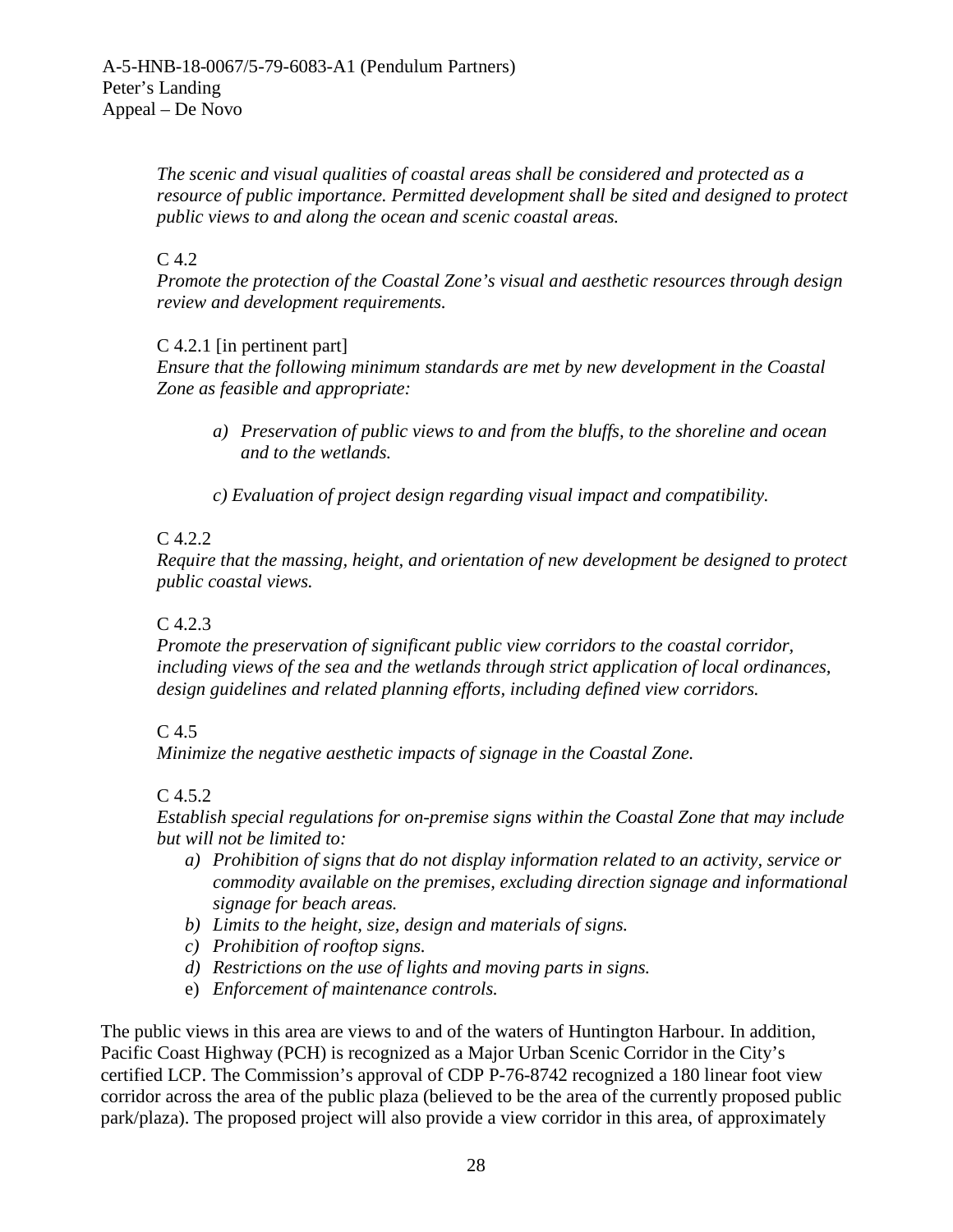142 feet wide (discussed earlier in this staff report). In addition, the Commission approved CDP A-79-5662 for a signage program for Peters Landing commercial, residential, marine, and visitor serving complex previously approved by the Commission (Exhibit 4). That signage program was comprised of highway identification sign, directory sign, clock tower sign, directional, restroom and telephone signs, and tenant identification signs, and slip signs. In approving CDP A-79-5662, the Commission imposed a special condition which required that "*any additional signing not included in this permit requires a new permit*." Protection of public views, such as the views from Pacific Coast Highway across the public park/plaza to the harbor, is required by the LCP policies cited above. Also, views from the public walkway, public park/plaza, and various other public amenities on the site to the harbor are also public views protected by these LCP policies. Existing development prevents public views from Pacific Coast Highway other than the view across the public plaza in the subject area. However, consideration of visual impacts to PCH as a Major Urban Scenic Corridor must also be considered.

The proposed project includes two signage plans: the Coastal Access Signage Plan and the commercial development's Signage Plan. The Coastal Access Signage Plan is comprised of the public access signs required to promote the availability of the public beach parking spaces on site (Exhibit 10). And the second is the Sign Program designed to promote the commercial center and the commercial establishments at the site (Exhibit 11).

## Coastal Access Signage Plan

The public access signs proposed in the Coastal Access Signage Plan will be located in the area of the 72 public beach access parking spaces. These spaces are located at the southeast end of the project site, in and adjacent to the site parking lot, near Pacific Coast Highway. In this location there is existing development between Pacific Coast Highway and the harbor waters, so these signs will not block any public views to the harbor. In addition, these signs are necessary to achieve the goal of promoting the availability of the public beach parking spaces on-site. All the public access signs (except the sign required to be visible to motorists traveling along Pacific Coast Highway), will be on a stake 75 inches tall. The face of these signs will be between 36 to 24 inches high by 12 inches wide. The lettering on these signs will be 1.5 inches high.

The sign required to be visible to motorists traveling along Pacific Coast Highway is also depicted in the applicant's proposed Coastal Access Signage Plan. It is on a 6 foot, 2 inch stake, and the face of the sign will be 3'4" high by 22 inches wide. It will say "*Coastal Access Parking*" and will include the barefoot footprints and wave logo typical of Coastal Commission public access signage. The scale of the lettering and access logo appears adequate, but no actual size for the lettering or logo is identified for this sign. Without this information, it is difficult to know with certainty what the lettering and logo sizes will be. It is important to be certain the sizing will allow visibility from PCH. In addition, the location and orientation of this sign on the site is not described or depicted in the proposed Coastal Access Signage Plan. Finally, this sign is not proposed to be two-sided and its orientation relative to PCH is not depicted. If the sign is two-sided and oriented perpendicular to PCH, it will be visible from both directions on PCH. However, it is not proposed as such. Otherwise the proposed Coastal Access Signage Plan meets the requirements of the special condition of the Coastal Commission's approval of CDP A-372-80. Therefore, a special condition is imposed which requires the applicant to carry out the proposed Coastal Access Plan once modified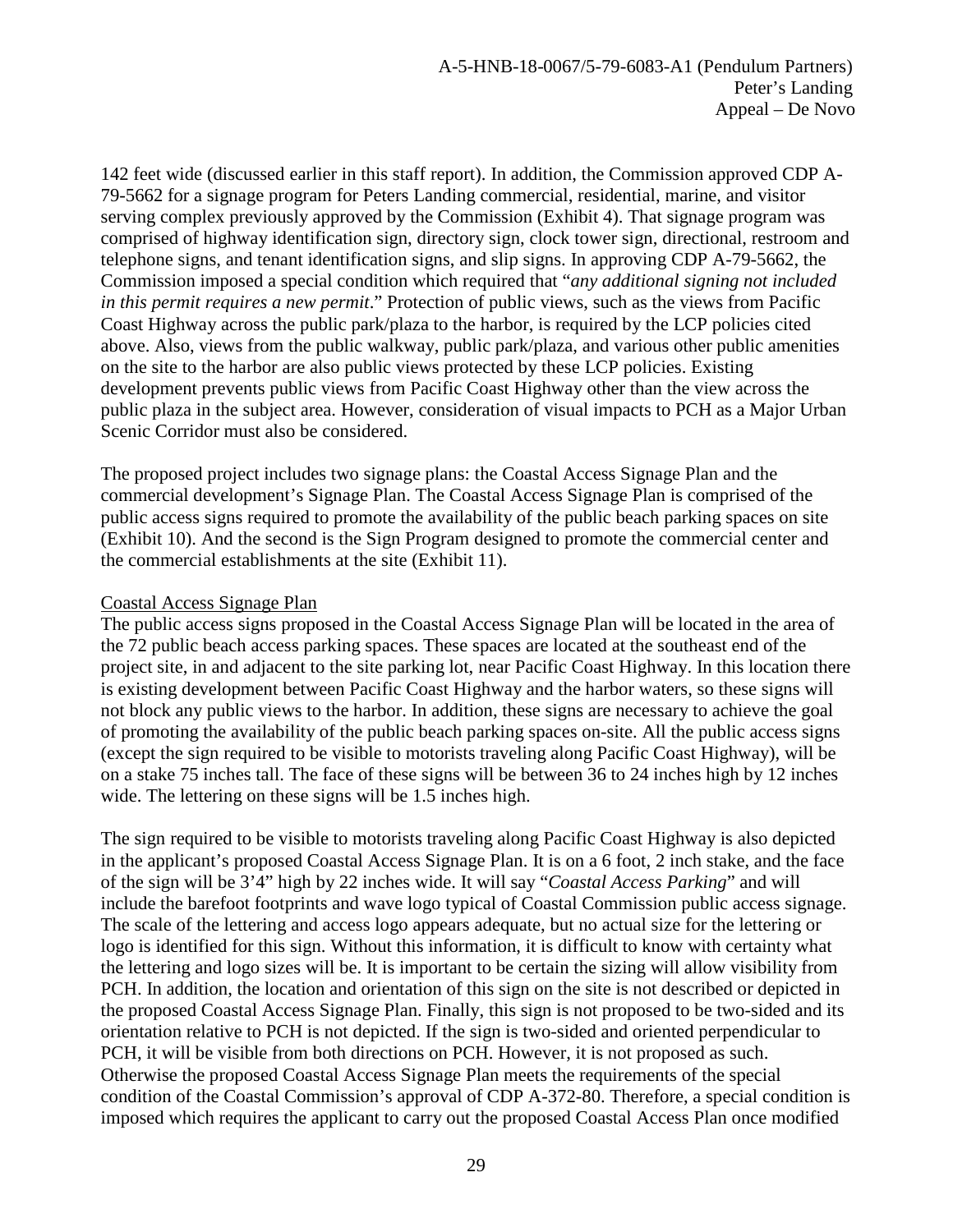A-5-HNB-18-0067/5-79-6083-A1 (Pendulum Partners) Peter's Landing Appeal – De Novo

to address the shortcomings of the sign that is required to be visible to motorists traveling along Pacific Coast Highway, as follows: 1) identify the size of the lettering and of the barefoot/wave logo; 2) the location of the sign on the site; and, 3) demonstrate that this sign shall be double sided and oriented perpendicular to Pacific Coast Highway.

#### Commercial Signage Plan

The proposed commercial Signage Plan is comprised of fifteen different types of signs. Many of the signs will be posted on the sides of existing structures. None of the signs will exceed the height of the existing structures. There will be no rooftop signs. The City has approved the applicant's proposed Signage Plan. The proposed sign types that may raise visual impact issues are the two Tenant Pylon Monument (Sign Type A of the plan, Exhibit 12) signs and the Project ID Lettering (Sign Type M of the plan, Exhibit 13) signs. These signs are proposed on the subject site adjacent to Pacific Coast Highway. The Tenant Pylon Monument signs are proposed to be located at the two vehicular entries into the subject site. They are proposed to be 25 feet in height, of varying width with a maximum width of 10 feet. The Sign Plan states that these signs are intended to "*identify the* [commercial] *center and business names occupying the building suites to motorists and pedestrians along PCH*." Although both signs are proposed to be placed in areas where there is existing development between Pacific Coast Highway and the harbor waters, the sign located at the Anderson Street entry might, potentially obstruct views at a certain angle from vehicles traveling south on Pacific Coast Highway across the proposed public park/plaza to the harbor.

Moreover, the Tenant Pylon Signs exceed the maximum square footage and maximum sign height allowed in Section 233.06.A.2.c of the City's certified LCP Implementation Plan (Zoning Code). The maximum height allowed for this type of sign in this type of location is 15 feet. The proposed Tenant Pylon Monument signs' height is 25 feet, ten feet higher than allowed (a 40% increase over the allowed height). The maximum area allowed for this type of sign in this type of location is 70 square feet. The area of the proposed Tenant Pylon Monument signs is over 175 square feet, more than double the allowable area. The applicant argues that the signs must be of this scale in order to stand out from the background architecture, to adequately display the six primary tenants as well as the regional project name, and to be visible to motorists traveling along Pacific Coast Highway. However, it is not clear what is unique about the subject site that creates issues that make the site distinct from other properties to which this zoning sign sizing standard applies, especially given the scale of the proposed deviations from the Implementation Plan standard. These same arguments were not made by the applicant with regard to the public access sign that also must be visible (readable/legible) by motorists on PCH. In that case, the applicant is proposing a much smaller sign, even though the same visibility standard applies.

Another factor to be considered is that Pacific Coast Highway is recognized as a Major Urban Scenic Corridor in the City's certified LCP. The scale of these signs would dominate the PCH Scenic Corridor in this area. No other businesses have freestanding signs of this scale along this stretch of PCH in the Huntington Harbour/Sunset Beach area (other than three billboards in the general area). Sufficient justification for exceeding the required sign size limits has not been presented. Thus, in order to avoid potential view impacts from PCH to the harbor that may arise due to the Tenant Pylon sign at the Anderson Street site entrance, and to avoid adverse visual impacts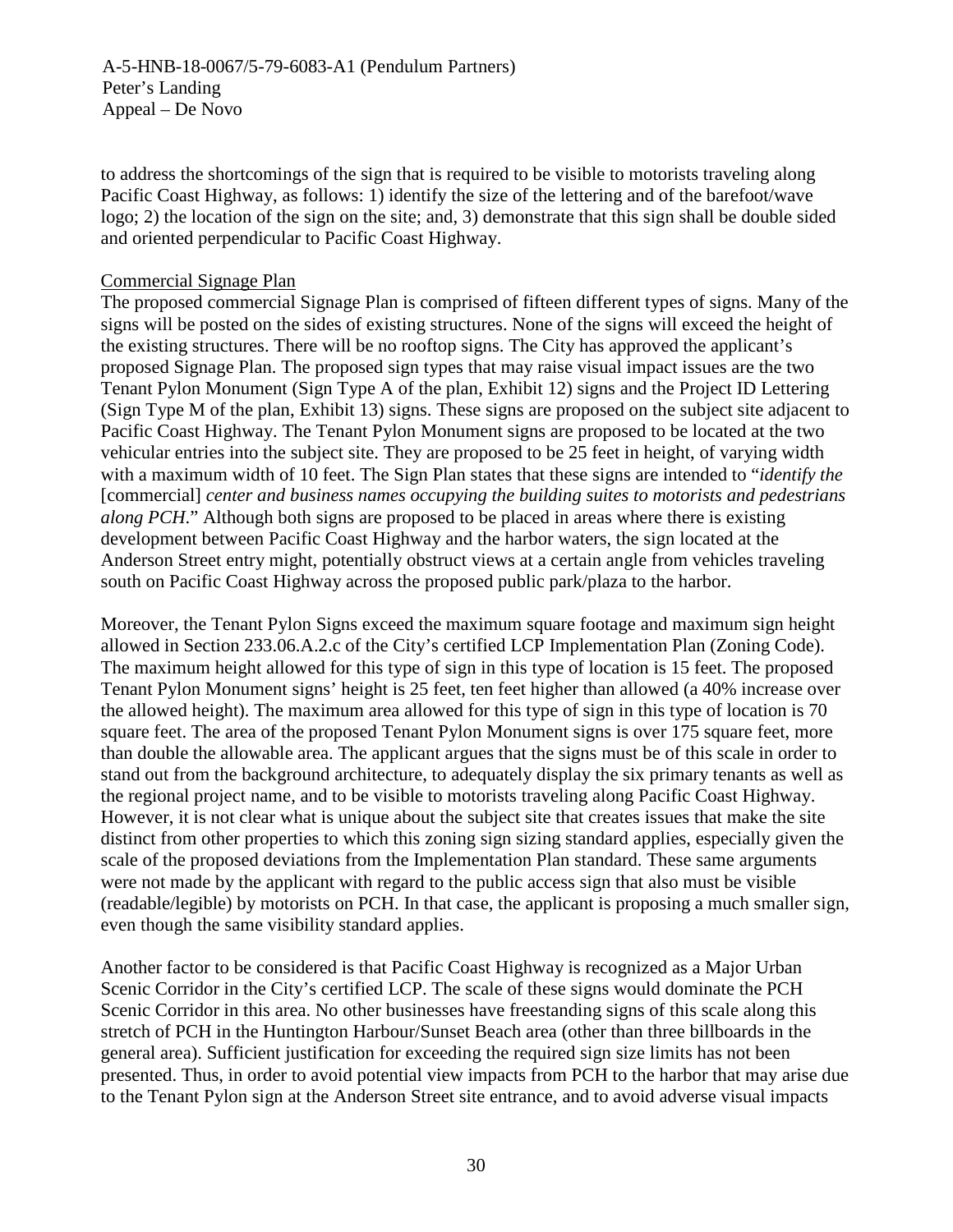due to overbearing, imposing signage along the PCH Scenic Corridor, these signs must be revised to be less visually intrusive.

The other proposed signage type that may raise visual impact issues is the Project ID Lettering (Sign Type M). This sign is comprised of 13 individual, 4 foot high letters that will spell out "Peters Landing", located on the subject site in the area adjacent to and along PCH. The area between the letter signs and the harbor includes existing site development and so these letter signs will not block views of the harbor from PCH. This sign would also exceed the area permitted in Section 233.06.A.2.c of the City's certified LCP Implementation Plan (Zoning Code). The allowable area is 70 square feet and the proposed area is 269 square feet if measuring the rectangle occupied by the letters. However, the total area of the letters themselves, not counting the negative space between and within the letters, is 170 square feet. This still exceeds the 70 square feet allowed by the IP. However, in this case, unlike the Tenant Pylon Monuments discussed above, this signage will be low, only 4 feet in height, the physical area of each letter is only about 13 square feet. The sign will be open and airy, not imposing and overbearing. This signage is whimsical and welcoming. It does not create adverse visual impacts along PCH and it will not block views to the harbor. It likely will catch the traveler's eye, as intended, without being obtrusive, drawing a visitor in to the site. The applicant has described the design of the proposed sign as providing architectural interest and in proportionate scale with the landscaping. Therefore, even though it would exceed the maximum sign area allowed for this type of signage, because it will not create adverse visual impacts, it can be found to be consistent with the policies of the certified LCP Land Use Plan cited above. In addition, the City has approved this signage (and the total commercial Signage Plan), so the Commission's approval of it will not create a local conflict with regard to consistency with the City's standards and LCP.

In order to assure that the proposed project signage will protect visual resources and public views to the harbor and along PCH, a special condition is imposed which requires a revised commercial Signage Plan, which reduces the size, scale and mass of the proposed Tenant Pylon Monuments. The special condition also requires a revised Coastal Access Signage Plan as described above. Therefore, only as conditioned to require the revised signage plans, can the proposed development be found to be consistent with the visual resource protection policies of the City's certified LCP.

# <span id="page-30-0"></span>**G. UNPERMITTED DEVELOPMENT AND PERMIT NON-COMPLIANCE**

Non-compliance with CDP A-372-80 has occurred on the property, including, but not necessarily limited to, failure to provide 72 onsite parking spaces for public coastal access, failure to provide required signage along Pacific Coast Highway indicating the availability of public parking for coastal access, and failure to provide bicycle racks for fifty bicycles. Failure to comply with a previously issued permit constitutes a violation of the Coastal Act.

On October 5, 2015 Commission staff issued a notice of violation letter to the previous owner of the Peter's Landing commercial center, Taki Sun, for the above described permit non-compliance. The previous owner immediately began working with Commission staff to design a coastal access parking signage program that effectively notifies the public of the availability of parking for coastal access at the commercial center and to provide the 72 onsite parking spaces and bicycle racks for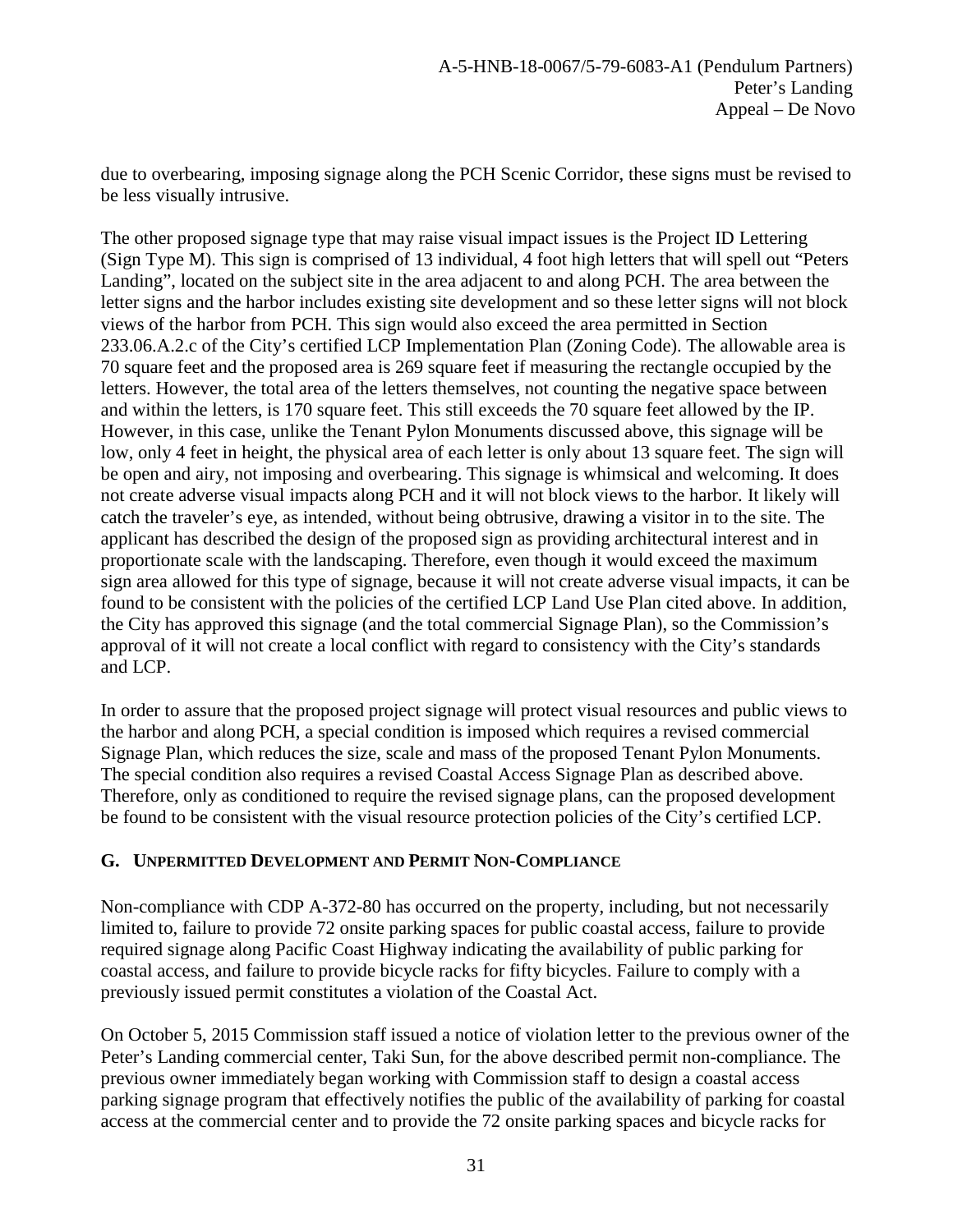A-5-HNB-18-0067/5-79-6083-A1 (Pendulum Partners) Peter's Landing Appeal – De Novo

fifty bicycles. The current owner has continued this process and is requesting approval of installation of public access parking signage to bring the site into compliance with Commission requirements for public access parking. As part of this application, the current owner is also proposing to provide the bicycle racks for fifty bicycles.

Furthermore, additional development has occurred on the subject site without benefit of the required valid coastal development permit, including construction of the free standing 1,800 square foot structure that houses a café (Starbucks) and construction of the free standing, approximately 146 square foot structure that houses the marina tenants' restroom/laundry facilities. The applicant has requested approval of the unpermitted development as part of this CDP/CDP amendment, and the heretofore unpermitted development would be authorized by this CDP/CDP amendment.

Although development has taken place prior to submission of this permit application, consideration of this permit and permit amendment by the Commission has been based solely on the consistency of the proposed development with the certified City of Huntington Beach Local Coastal Program and the public access and recreation policies of the Coastal Act. Approval of this permit does not constitute a waiver of any legal action with regard to the alleged unpermitted development, nor does it constitute admission as to the legality of any development undertaken on the subject site without a valid coastal development permit. Approval of this application pursuant to the staff recommendation, issuance of the permit, and the applicant's subsequent compliance with all terms and conditions of the permit will result in resolution of the above described violations going forward.

# <span id="page-31-0"></span>**H. LOCAL COASTAL PROGRAM (LCP)**

The City of Huntington Beach Local Coastal Program was certified by the Commission in March 1985. The City's Coastal Element makes up the Land Use Plan portion of the certified LCP. The City's Zoning and Subdivision Ordinance, including a number of Specific Plans, comprises the Implementation Plan portion of the certified LCP. As conditioned, the proposed project has been found to be consistent with the visual resources, sensitive habitat, public access and recreation, and priority of use policies of the certified LCP.

# <span id="page-31-1"></span>**I. CALIFORNIA ENVIRONMENTAL QUALITY ACT (CEQA)**

Section 13096(a) of the Commission's administrative regulations requires Commission approval of Coastal Development Permit applications to be supported by a finding showing the application, as conditioned by any conditions of approval, to be consistent with any applicable requirements of the California Environmental Quality Act (CEQA). Section 21080.5(d)(2)(A) of CEQA prohibits a proposed development from being approved if there are feasible alternatives or feasible mitigation measures available, which would substantially lessen any significant adverse effect which the activity may have on the environment. The City of Huntington Beach is the lead agency for the purposes of CEQA review.